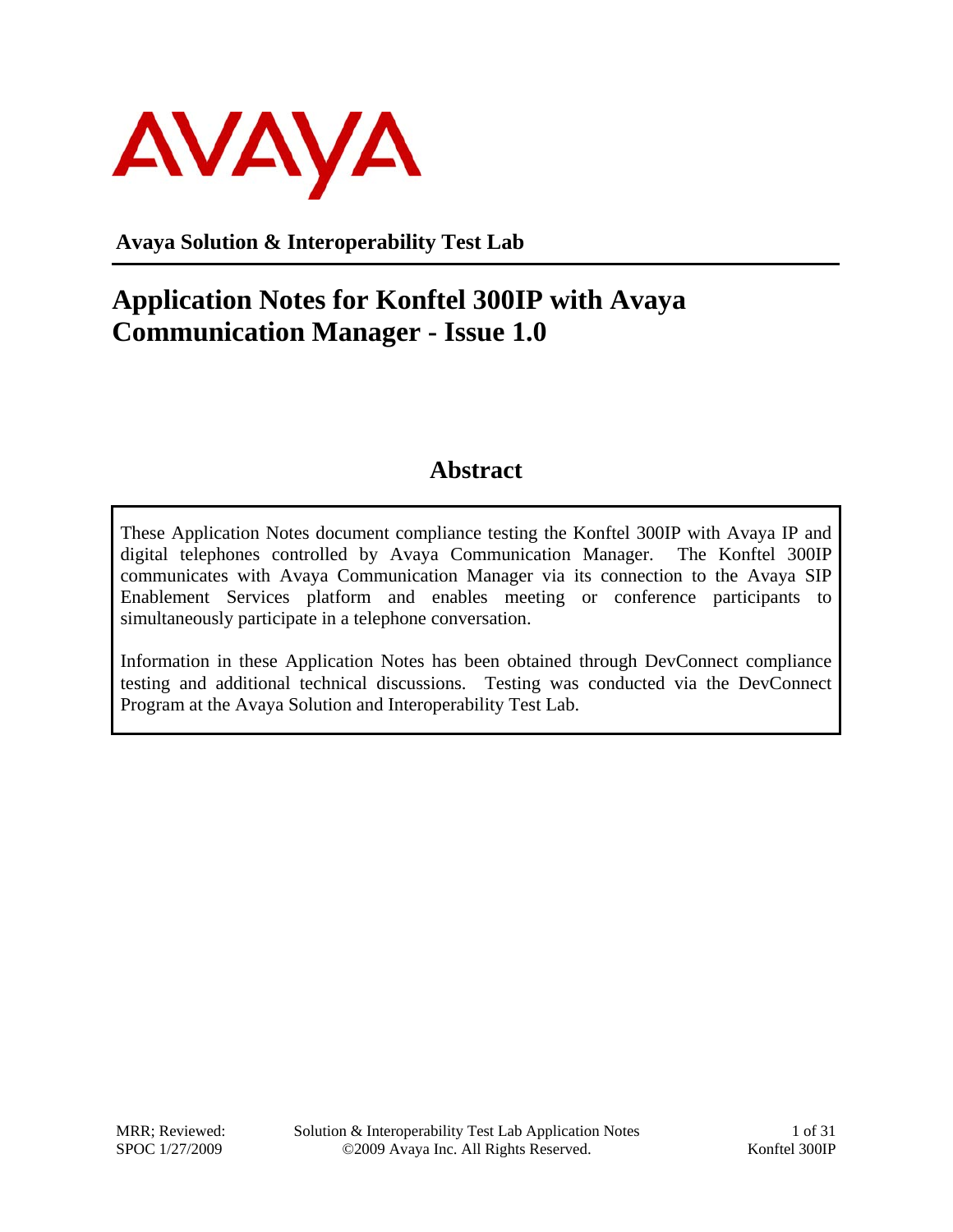|  | <b>Table of Contents</b> |
|--|--------------------------|
|  |                          |

| 3.1.   |  |
|--------|--|
| 3.1.1. |  |
| 3.1.2. |  |
| 3.1.3. |  |
| 3.1.4. |  |
| 3.1.5. |  |
| 3.1.6. |  |
| 3.1.7. |  |
| 3.2.   |  |
| 3.2.1. |  |
| 3.2.2. |  |
| 3.2.3. |  |
| 3.2.4. |  |
| 3.2.5. |  |
| 3.3.   |  |
| 3.3.1. |  |
| 3.3.2. |  |
|        |  |
| 4.1.   |  |
| 4.2.   |  |
|        |  |
|        |  |
|        |  |
|        |  |
|        |  |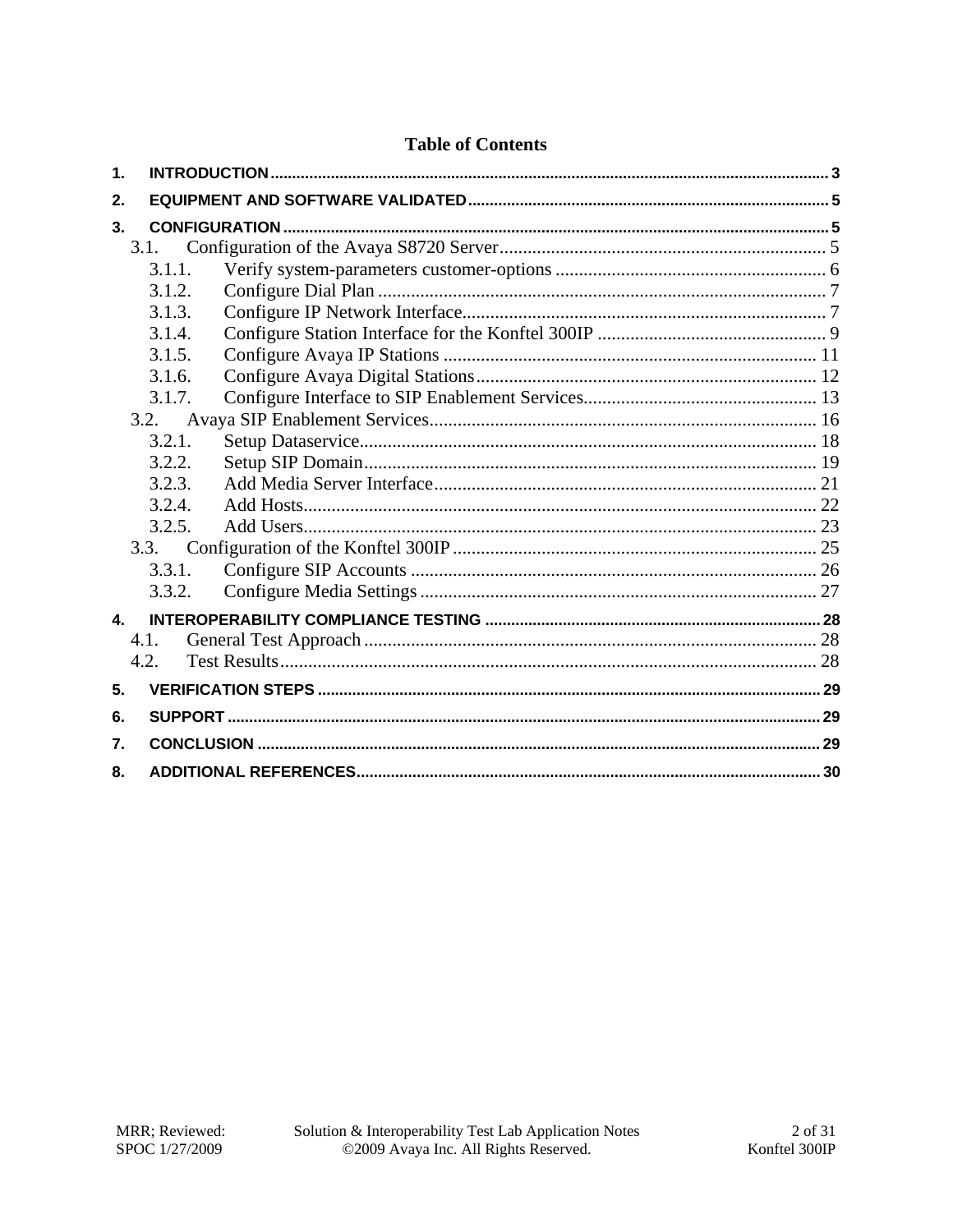## **1. Introduction**

The purpose of these Application Notes is to illustrate how the Konftel 300IP can be used within a telephone system consisting of Avaya IP and digital telephones controlled by Avaya Communication Manager. The Konftel 300IP functions as a SIP phone with two accounts which serve as separate line appearances, and contains a microphone and loudspeaker, which effectively extends the range from which the unit can be used to include an area of 30 square meters. Placed within a conference room, the Konftel 300IP enables all of the participants in the room to take part in a telephone conversation. The unit also performs echo cancellation to avoid feedback problems that might otherwise occur.

The Konftel 300IP has a keypad/display, shown in the figure below, which serves as a telephone keypad, as well as providing additional functions.



**Figure 1: Konftel 300IP Keypad /Display** 

This document details the configuration used for compliance testing with Konftel 300IP with Avaya Communication Manager. The diagram below depicts the configuration used for compliance testing.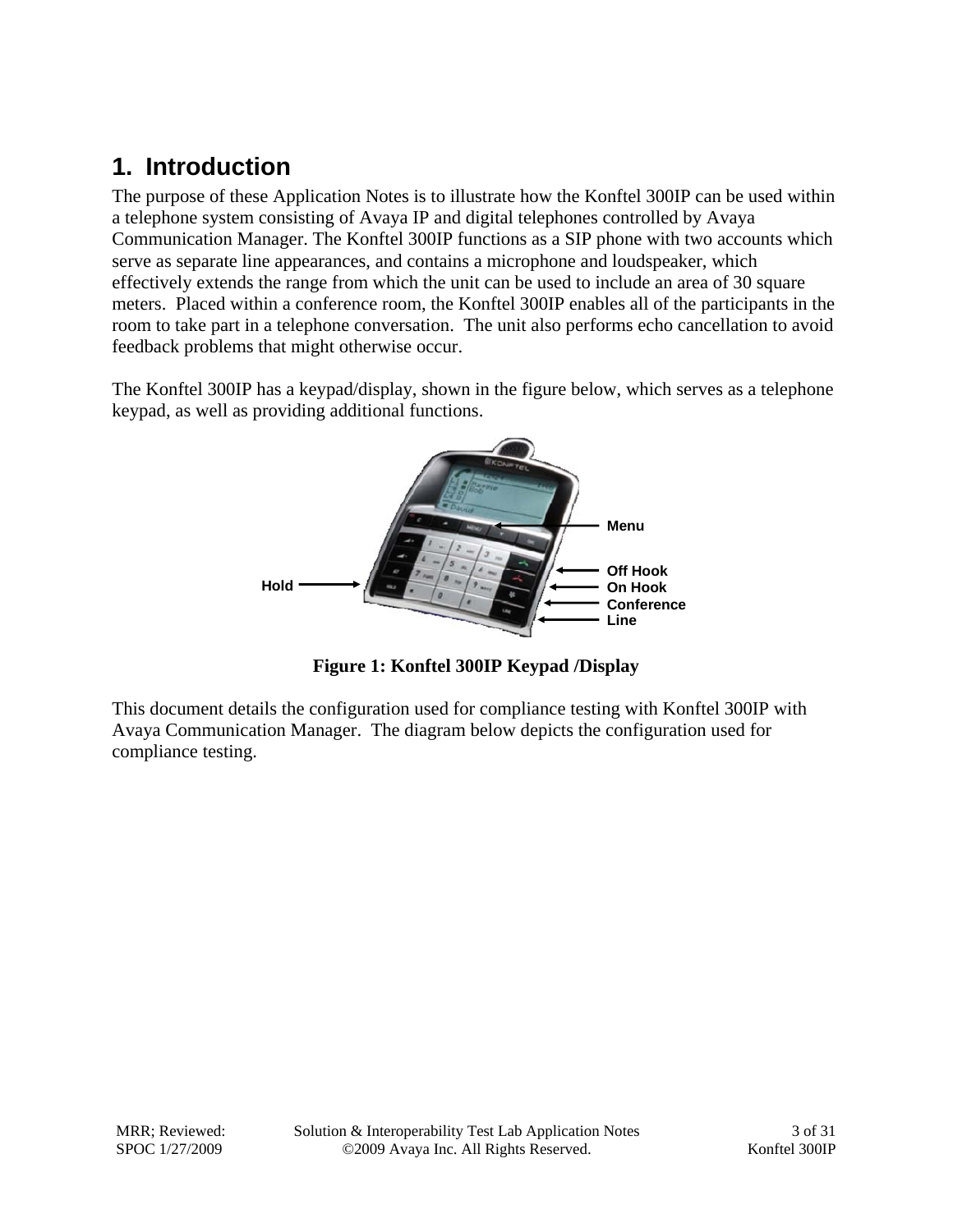

The configuration that was used for testing consists of an Avaya G650 Media Gateway, and an Avaya S8720 Server. The Avaya telephones and the Konftel 300IP were located at physically separate locations to ensure that sound from the test location could not be heard other than via the telephone connection. Note that the Konftel 300IP was able to operate solely from the power that it received from the Avaya C364T-PWR Ethernet switch to which it was attached. The unit is also shipped with a power supply which can be used if Power over Ethernet is unavailable.

The following table contains additional information about each of the telephone endpoints depicted in the System Configuration diagram:

| <b>Diagram</b> | Ext   | <b>Endpoint</b>         |
|----------------|-------|-------------------------|
| A <sub>1</sub> | 68001 | Konftel 300 IP / Line 1 |
| A <sub>2</sub> | 68002 | Konftel 300 IP/Line 2   |
| B              | 60121 | Avaya 4620 SW           |
| $\overline{C}$ | 60093 | IP Avaya 9640           |
| D              | 60007 | Avaya 2420              |
| E              | 60008 | Avaya 2420              |
| $\mathbf x$    |       | <b>ISDN</b> telephone   |

**Table 1: Extensions Used for Testing**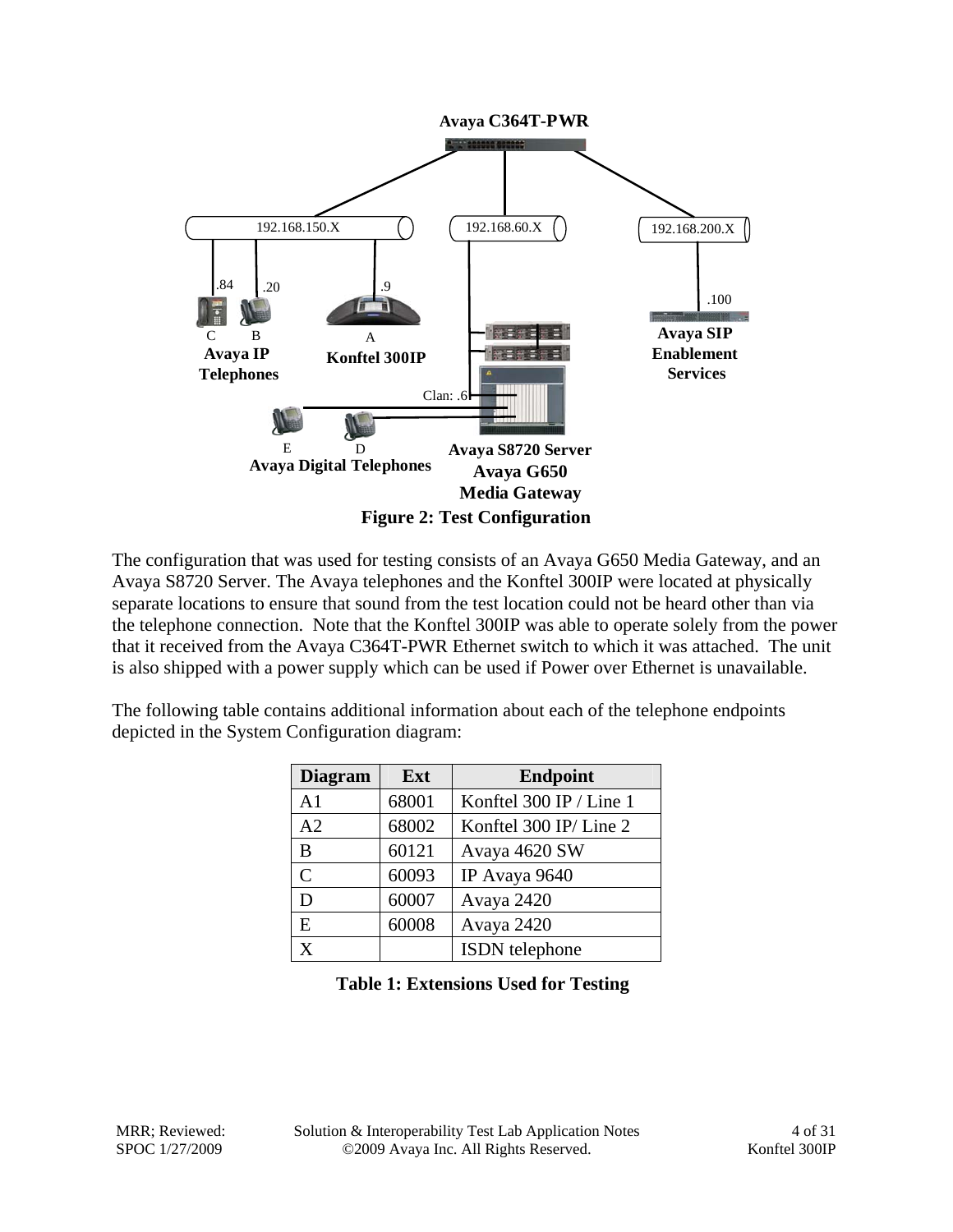## **2. Equipment and Software Validated**

The following equipment and software were used for the sample configuration:

| Equipment                                                  | <b>Software Version</b> |
|------------------------------------------------------------|-------------------------|
| Avaya S8720 Server / Avaya<br><b>Communication Manager</b> | R015x.01.1.415.1        |
| <b>Avaya SIP Enablement Services</b>                       | SES-5.0.0.0-825.31      |
| Avaya 2410 Digital Telephone                               | 5.0                     |
| Avaya 4620SW IP Telephone                                  | 2.887 (H.323)           |
| Avaya 9640 Telephone                                       | $1.5$ (H.323)           |
| Avaya C364T-PWR Ethernet Switch                            | 4.5.14                  |
| Konftel 300 IP                                             | 1.0.2                   |

## **3. Configuration**

## **3.1. Configuration of the Avaya S8720 Server**

The configuration and verification operations illustrated in this section were performed using the Avaya Communication Manager System Administration Terminal (SAT).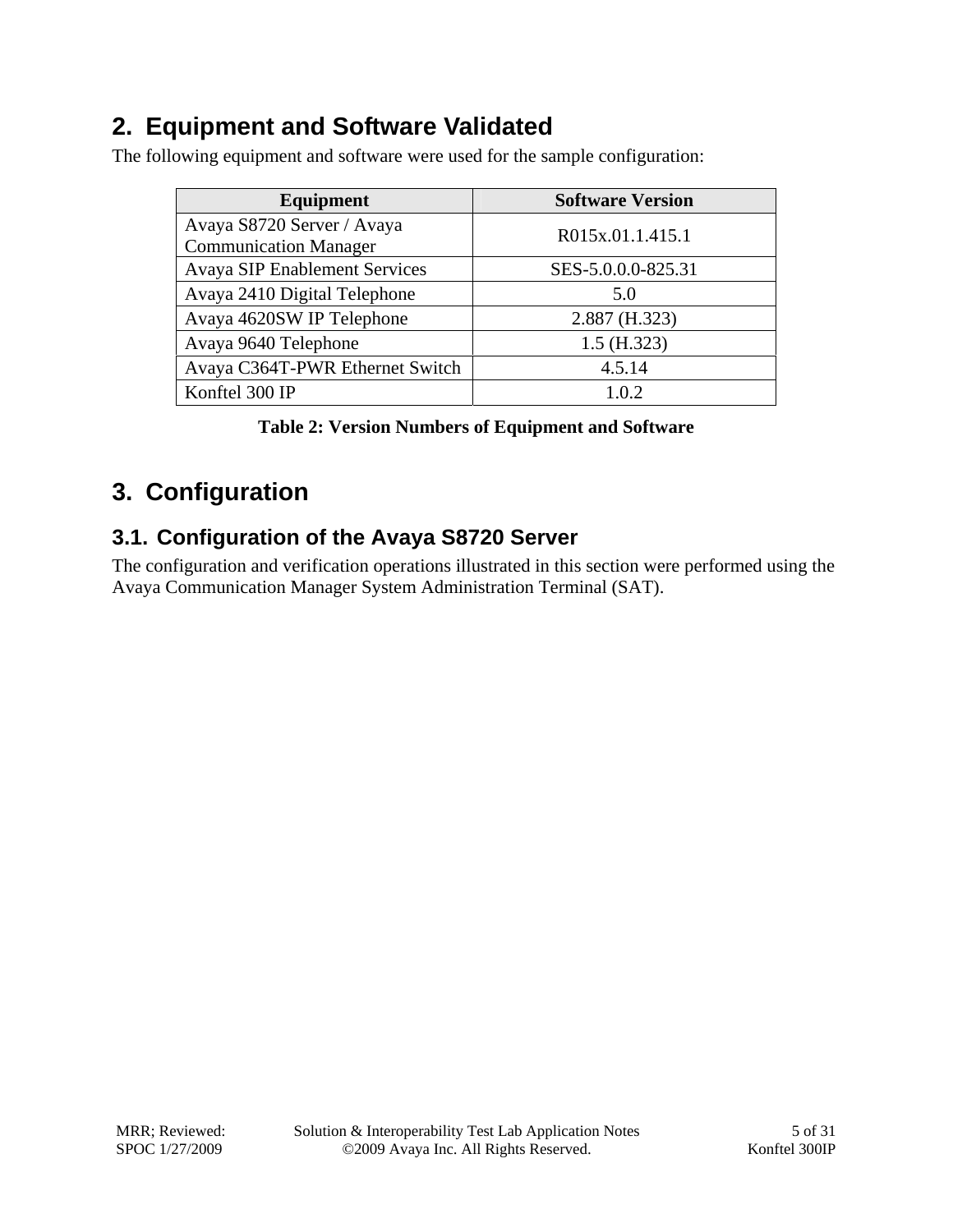#### **3.1.1. Verify system-parameters customer-options**

Use the **display system-parameters customer-options** command to verify that Avaya Communication Manager is configured to meet the minimum requirements to support the configuration used for these tests. Those items shown in **bold** indicate required values or minimum capacity requirements. If these are not met in the configuration, please contact an Avaya representative for further assistance.

Verify that the number of SIP trunks supported by the system is sufficient for the combination of trunks to the two Konftel 300IP SIP accounts and addition SIP endpoints that might be included in the configuration.

| display system-parameters customer-options<br>OPTIONAL FEATURES | Page           | 2 of 11 |  |
|-----------------------------------------------------------------|----------------|---------|--|
| IP PORT CAPACITIES                                              | <b>USED</b>    |         |  |
| Maximum Administered H.323 Trunks: 10                           | $\mathbf{0}$   |         |  |
| Maximum Concurrently Registered IP Stations: 50                 | 10             |         |  |
| Maximum Administered Remote Office Trunks: 0                    | $\mathbf{0}$   |         |  |
| Maximum Concurrently Registered Remote Office Stations: 0       | $\mathbf 0$    |         |  |
| Maximum Concurrently Registered IP eCons: 0                     | $\mathbf 0$    |         |  |
| Max Concur Registered Unauthenticated H.323 Stations: 0         | $\mathbf{0}$   |         |  |
| Maximum Video Capable H.323 Stations: 0                         | $\mathbf 0$    |         |  |
| Maximum Video Capable IP Softphones: 0                          |                |         |  |
| Maximum Administered SIP Trunks: 200                            | 20             |         |  |
| Maximum Number of DS1 Boards with Echo Cancellation: 0          | $\mathbf{0}$   |         |  |
| Maximum TN2501 VAL Boards: 1                                    | $\mathbf 0$    |         |  |
| Maximum G250/G350/G700 VAL Sources: 0                           | $\mathbf 0$    |         |  |
| Maximum TN2602 Boards with 80 VoIP Channels: 0                  |                |         |  |
| Maximum TN2602 Boards with 320 VoIP Channels: 0                 |                |         |  |
| Maximum Number of Expanded Meet-me Conference Ports: 0          | $\overline{0}$ |         |  |

#### **Figure 3: System-Parameters Customer-Options Form, Page. 2**

Verify that IP Stations are supported by the system.

| display system-parameters customer-options | 4 of 11<br>Page<br>OPTIONAL FEATURES    |
|--------------------------------------------|-----------------------------------------|
|                                            |                                         |
| Emergency Access to Attendant? y           | IP Stations? y                          |
| Enable 'dadmin' Login? y                   |                                         |
| Enhanced Conferencing? y                   | ISDN Feature Plus? n                    |
| Enhanced EC500? y                          | ISDN/SIP Network Call Redirection? y    |
| Enterprise Survivable Server? n            | ISDN-BRI Trunks? y                      |
| Enterprise Wide Licensing? n               | ISDN-PRI? y                             |
| ESS Administration? n                      | Local Survivable Processor? n           |
| Extended Cvg/Fwd Admin? y                  | Malicious Call Trace? n                 |
| External Device Alarm Admin? n             | Media Encryption Over IP? n             |
| Five Port Networks Max Per MCC? n          | Mode Code for Centralized Voice Mail? n |
| Flexible Billing? n                        |                                         |
| Forced Entry of Account Codes? n           | Multifrequency Signaling? y             |
| Global Call Classification? n              | Multimedia Call Handling (Basic)? n     |
| Hospitality (Basic)? y                     | Multimedia Call Handling (Enhanced)? n  |
| Hospitality (G3V3 Enhancements)? n         | Multimedia IP SIP Trunking? n           |
| IP Trunks? y                               |                                         |
|                                            |                                         |
| IP Attendant Consoles? y                   |                                         |

**Figure 4: System-Parameters Customer-Options Form, Page 4**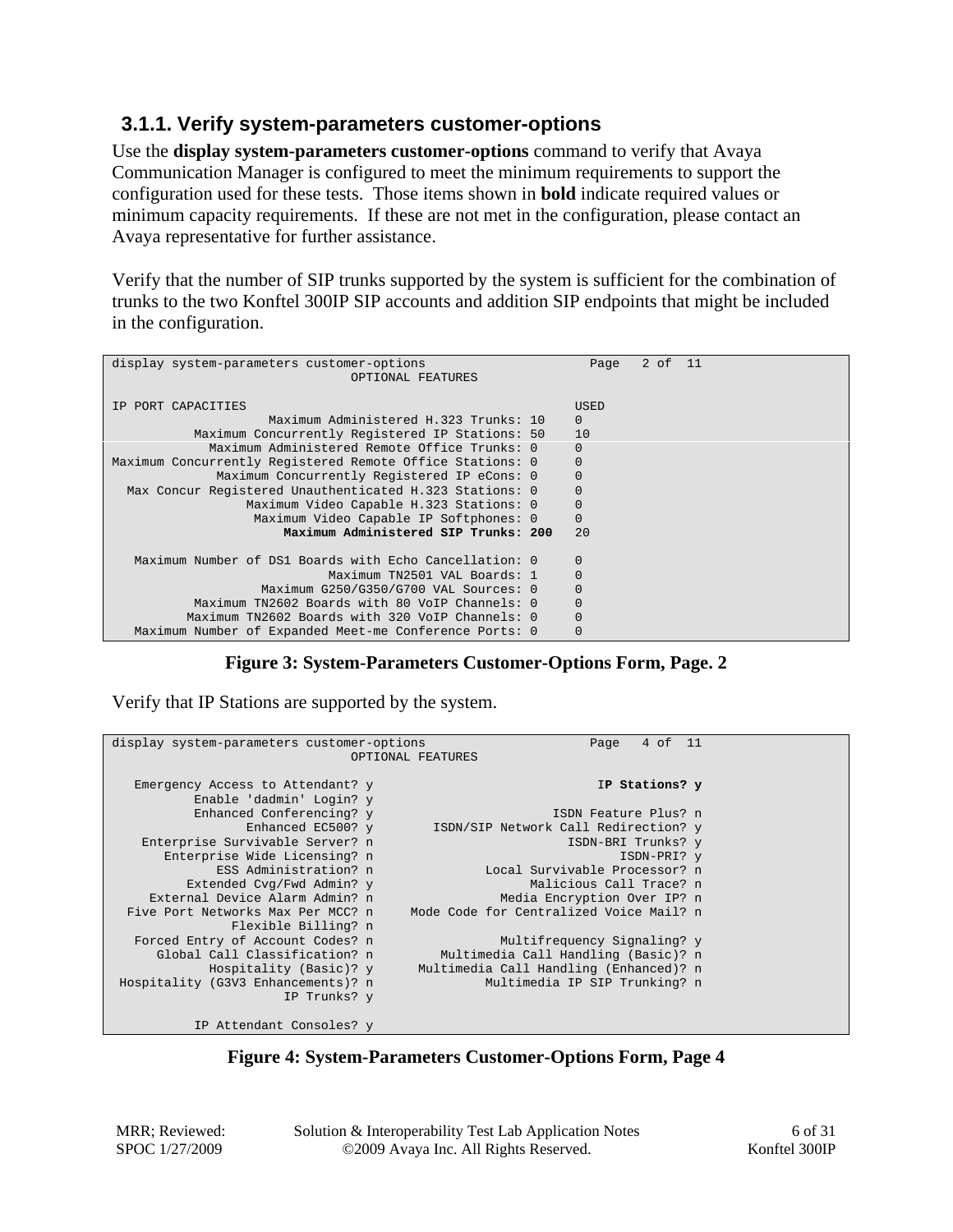|                       | display system-parameters customer-options |                                        | Page | 10 of 11 |  |
|-----------------------|--------------------------------------------|----------------------------------------|------|----------|--|
|                       |                                            | MAXIMUM IP REGISTRATIONS BY PRODUCT ID |      |          |  |
|                       |                                            |                                        |      |          |  |
| Product ID Rel. Limit |                                            | Used                                   |      |          |  |
|                       |                                            |                                        |      |          |  |
| IP API A              | : 1000                                     | $\mathbf{0}$                           |      |          |  |
| $IP$ $API$ $B$        | : 1000                                     | $\mathbf{0}$                           |      |          |  |
| $IP$ $API$ $C$        | : 1000                                     | $\mathbf{0}$                           |      |          |  |
| IP_Agent              | : 1000                                     | $\mathbf{0}$                           |      |          |  |
| IP_IR_A               | : 1000                                     | $\mathbf{0}$                           |      |          |  |
| IP Phone              | : 12000                                    | $\overline{4}$                         |      |          |  |
| IP ROMax              | : 12000                                    | $\mathbf{0}$                           |      |          |  |
| IP Soft               | : 1000                                     | $\Omega$                               |      |          |  |
| IP eCons              | : 128                                      | $\Omega$                               |      |          |  |
| oneX Comm             | : 12000                                    | $\mathbf{0}$                           |      |          |  |
|                       |                                            |                                        |      |          |  |

Verify that sufficient IP Phones are allocated to support the system configuration.



## **3.1.2. Configure Dial Plan**

Use the **change dialplan analysis** command to specify that dialed strings which begin with "6" are extensions. Include the number used for a Trunk Access Code in **Figure 15**.

```
change dialplan analysis Page 1 of 12 
                    DIAL PLAN ANALYSIS TABLE 
                                        Percent Full: 1
 Dialed Total Call Dialed Total Call Dialed Total Call 
 String Length Type String Length Type String Length Type 
 6 5 ext 
 *83 3 dac
```
#### **Figure 6: Dialplan Analysis Form**

#### **3.1.3. Configure IP Network Interface**

Use the **change node-names ip** command to configure IP addresses as shown in the following table.

| <b>Parameter</b> | <b>Usage</b>                                                    |
|------------------|-----------------------------------------------------------------|
| clan             | Enter the IP address of the Avaya Control LAN (CLAN) interface. |
| ses              | Enter the IP address of the SES server.                         |

#### **Table 3: Node-Names IP Parameters**

| change node-names ip |                 |               | Page | 1 of 2 |  |
|----------------------|-----------------|---------------|------|--------|--|
|                      |                 | IP NODE NAMES |      |        |  |
| Name                 | IP Address      |               |      |        |  |
| clan                 | 192.168.60.6    |               |      |        |  |
| default              | 0.0.0.0         |               |      |        |  |
| ses                  | 192.168.200.100 |               |      |        |  |
|                      |                 |               |      |        |  |

#### **Figure 7: Node-Names IP Form, Page 1**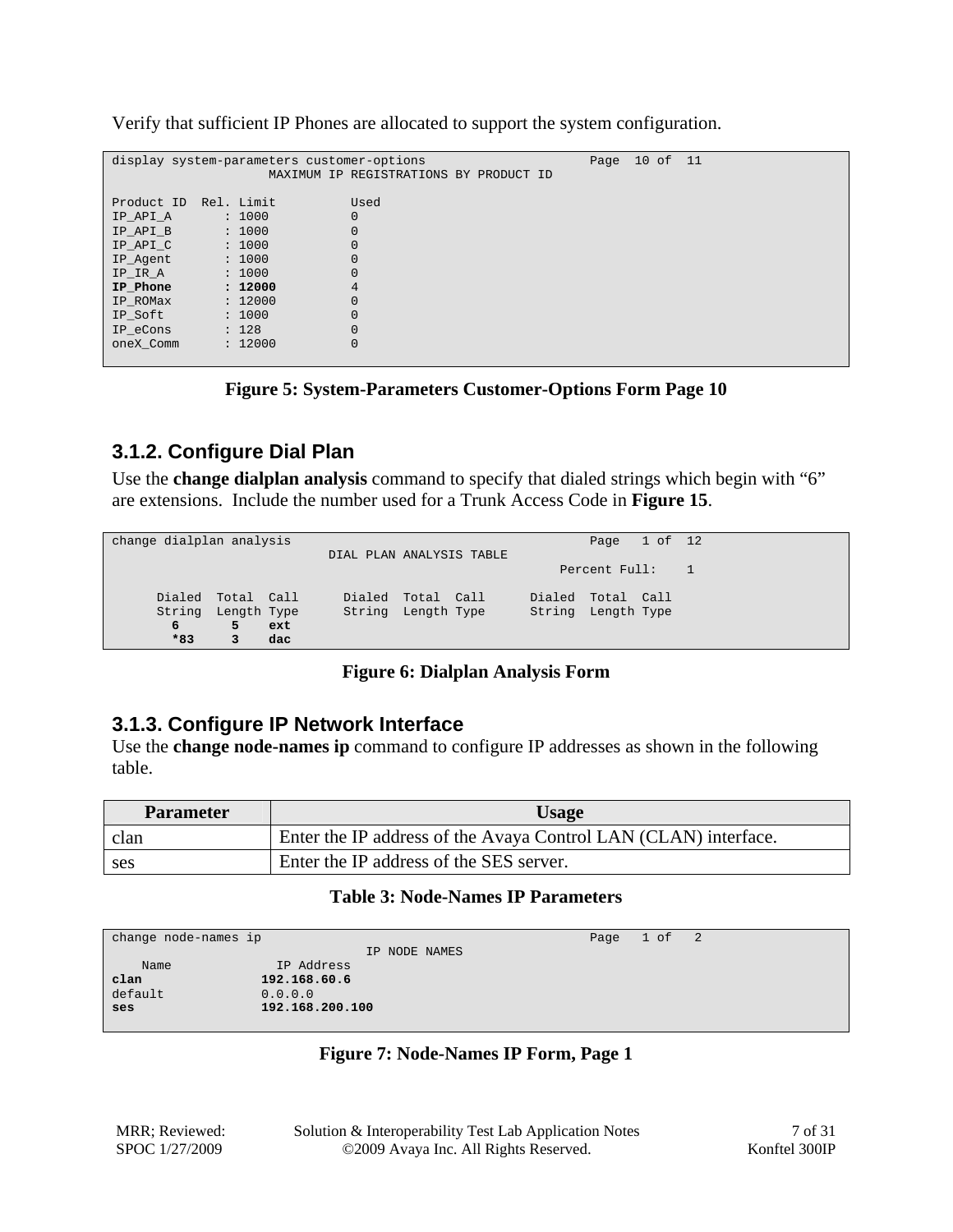Use the **change ip-network-region <x>** command to designate a network region to be used for the IP telephone communications using the parameters shown in the following table, where  $\langle x \rangle$ is the network region assigned to the SIP signaling group in **Figure 14**.

| <b>Parameter</b>            | <b>Usage</b>                                                                                                       |
|-----------------------------|--------------------------------------------------------------------------------------------------------------------|
| Location                    | Enter " $1$ ".                                                                                                     |
| <b>Authoritative Domain</b> | Enter the domain name to be used for SIP<br>communications. This must be the same as is<br>specified in Figure 23. |
| Name                        | Enter a name to identify the region.                                                                               |
| Codec Set                   | Enter the number of the codec set defined in <b>Figure</b><br>9.                                                   |

#### **Table 4: IP-Network-Region Parameters**

| change ip-network-region 1      |                                                      | Page 1 of 19    |
|---------------------------------|------------------------------------------------------|-----------------|
|                                 | IP NETWORK REGION                                    |                 |
| Region: 1                       |                                                      |                 |
| Location: 1                     | Authoritative Domain: ffm.com                        |                 |
| Name: FFM                       |                                                      |                 |
| MEDIA PARAMETERS                | Intra-region IP-IP Direct Audio: yes                 |                 |
| Codec Set: 1                    | Inter-region IP-IP Direct Audio: yes                 |                 |
| UDP Port Min: 2048              | IP Audio Hairpinning? n                              |                 |
| UDP Port Max: 3329              |                                                      |                 |
| DIFFSERV/TOS PARAMETERS         | RTCP Reporting Enabled? y                            |                 |
| Call Control PHB Value: 46      | RTCP MONITOR SERVER PARAMETERS                       |                 |
|                                 | Audio PHB Value: 46 Use Default Server Parameters? y |                 |
| Video PHB Value: 26             |                                                      |                 |
| 802.1P/O PARAMETERS             |                                                      |                 |
| Call Control 802.1p Priority: 6 |                                                      |                 |
| Audio 802.1p Priority: 6        |                                                      |                 |
| Video 802.1p Priority: 5        | AUDIO RESOURCE RESERVATION PARAMETERS                |                 |
| H.323 IP ENDPOINTS              |                                                      | RSVP Enabled? n |
| H.323 Link Bounce Recovery? y   |                                                      |                 |
| Idle Traffic Interval (sec): 20 |                                                      |                 |
| Keep-Alive Interval (sec): 5    |                                                      |                 |
| Keep-Alive Count: 5             |                                                      |                 |

#### **Figure 8: IP-Network-Region Form, Page 1**

Use the **change ip-codec-set** command to designate a codec set to be used. The codec selected by Konftel 300IP users is dependent on fidelity requirements and bandwidth availability. Most of the testing was done with the G.711A codec, although other codec combinations were tested to insured proper codec interoperation. The codec selection configured here must be compatible with the codecs configured for the Konftel 300IP in **Figure 30**.

| <b>Parameter</b> | Usage              |
|------------------|--------------------|
| $\cdot$          | $711 \mathrm{A}$ " |
| Audio Codec      | Enter "G."         |

#### **Table 5: IP-Codec-Set Parameters**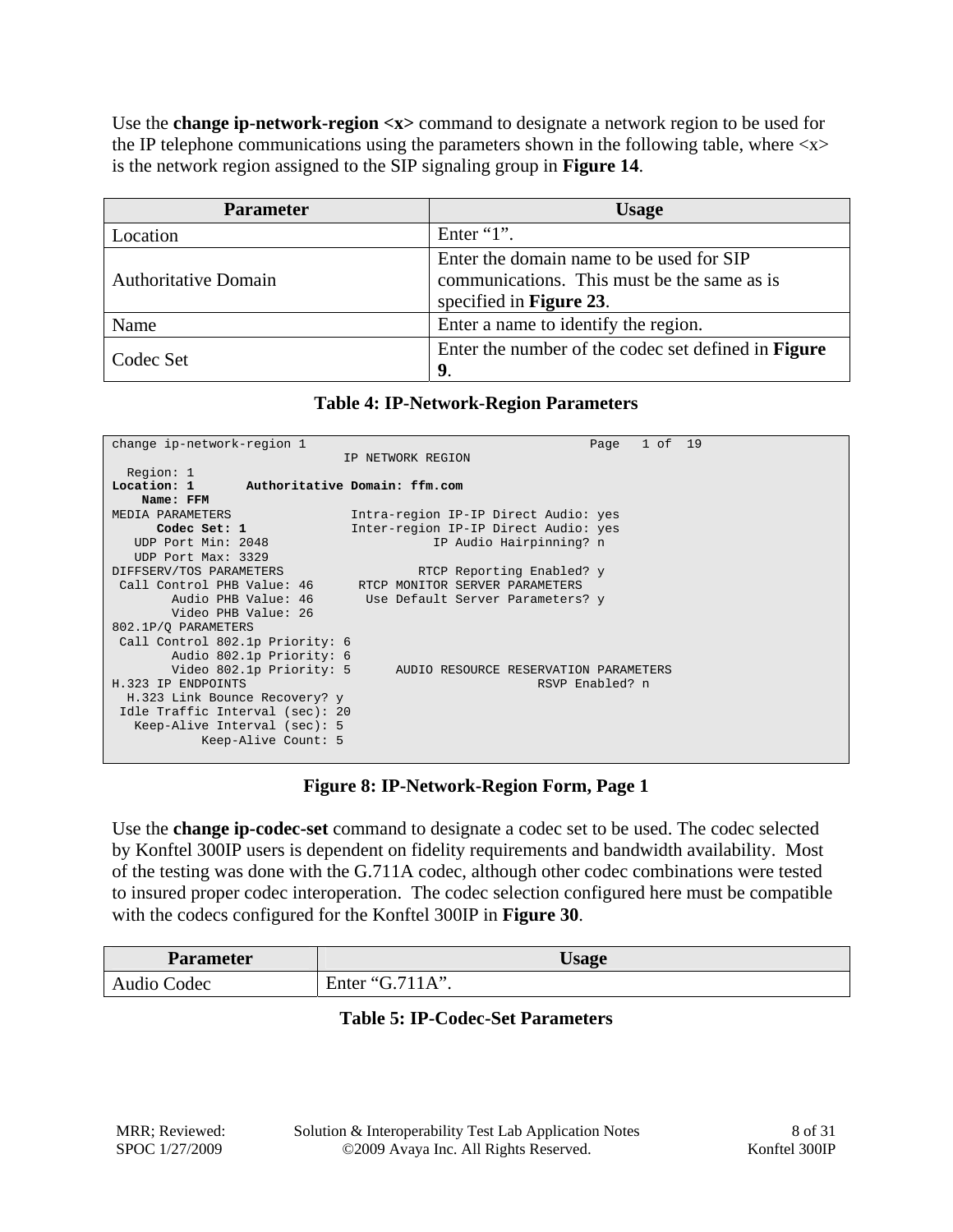```
change change ip-codec-set 1 Page 1 of 2
                      IP Codec Set 
    Codec Set: 1 
  Audio Silence Frames Packet<br>Codec Suppression Per-Pkt Size(m
            Suppression Per Pkt Size(ms)
1: G.711A n
```
**Figure 9: IP-Codec-Set Form, Page 1** 

### **3.1.4. Configure Station Interface for the Konftel 300IP**

Use the **add station**  $\langle x \rangle$  command to allocate a station for Konftel 300IP where  $\langle x \rangle$  is the extension for the Konftel 300IPas shown in **Table 1**. Repeat this to add a second station to be used by the second Konftel 300IP SIP account.

| <b>Parameter</b>                    | <b>Usage</b>                                                                                                                                                                                            |
|-------------------------------------|---------------------------------------------------------------------------------------------------------------------------------------------------------------------------------------------------------|
| Type $(p, 1)$                       | Enter the station type for an Avaya IP phone which can be<br>configured as a SIP phone which supports least four call                                                                                   |
|                                     | appearances.<br>Enter the name of the user which is to be associated with the                                                                                                                           |
| Name $(p, 1)$                       | phone. Use distinct names for stations provisioned for the separate<br>Konftel 300 IP SIP accounts.                                                                                                     |
| <b>BUTTON</b><br>ASSIGNMENTS (p. 4) | Create an additional call appearance, so that there are a total of four<br>call appearances to enable the Konftel 300IP to create group<br>conferences with a total of five parties (including itself). |

#### **Table 6: Configuration Konftel 300IP Station**

```
add station 68001 Page 1 of 5
                                 STATION 
Extension: 68001 Lock Messages? n BCC: 0<br>
Type: 4610 Security Code: TN: 1
                                   The Type: Security Code:
    Port: S00140 Coverage Path 1: COR: 1<br>
Name: Konftel Line 1 Coverage Path 2: COS: 1
    Name: Konftel Line 1
                                  Hunt-to Station: 
STATION OPTIONS 
            Time of Day Lock Table: 
                              Personalized Ringing Pattern: 1
          Message Lamp Ext: 68001<br>Speakerphone: 2-way Mute Button Enabled? y
                                      Mute Button Enabled? y
       Display Language: english 
 Survivable GK Node Name: 
       Survivable COR: internal Media Complex Ext:
  Survivable Trunk Dest? y IP SoftPhone? n
                                                   IP Video? n
```
#### **Figure 10: Konftel 300IP Station Form, Page 1**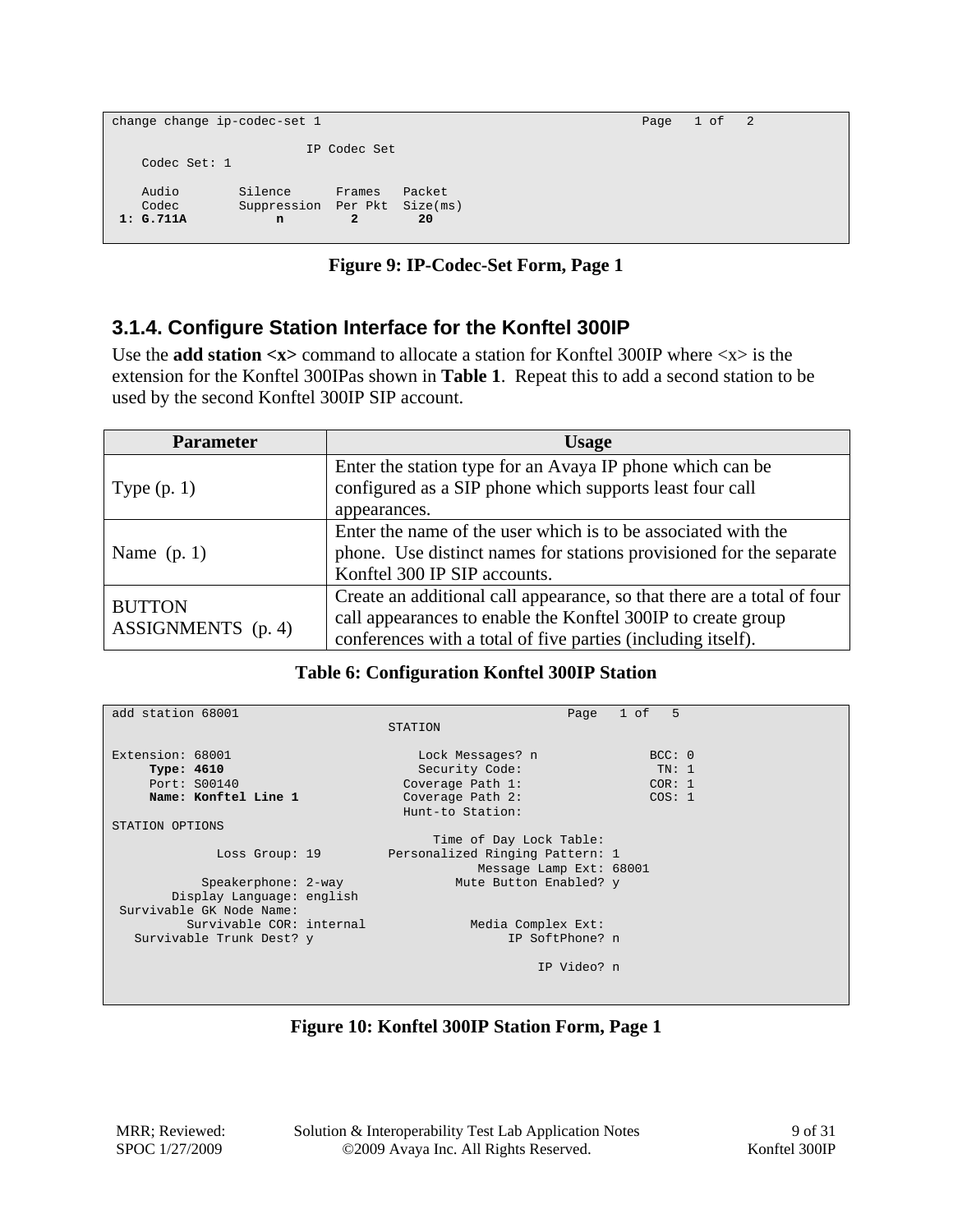| add station 68001   |         | Page           | 4 of | 5 |
|---------------------|---------|----------------|------|---|
|                     | STATION |                |      |   |
| SITE DATA           |         |                |      |   |
| Room:               |         | Headset? n     |      |   |
| Jack:               |         | Speaker? n     |      |   |
| Cable:              |         | Mounting: d    |      |   |
| Floor:              |         | Cord Length: 0 |      |   |
| Building:           |         | Set Color:     |      |   |
|                     |         |                |      |   |
| ABBREVIATED DIALING |         |                |      |   |
| List1:              | List2:  | List3:         |      |   |
|                     |         |                |      |   |
|                     |         |                |      |   |
|                     |         |                |      |   |
|                     |         |                |      |   |
| BUTTON ASSIGNMENTS  |         |                |      |   |
| 1: call-appr        | 5:      |                |      |   |
| 2: call-appr        | 6:      |                |      |   |
| 3: call-appr        | 7:      |                |      |   |
| 4: call-appr        | 8:      |                |      |   |
|                     |         |                |      |   |

**Figure 11: Konftel 300IP Station Form, Page 4**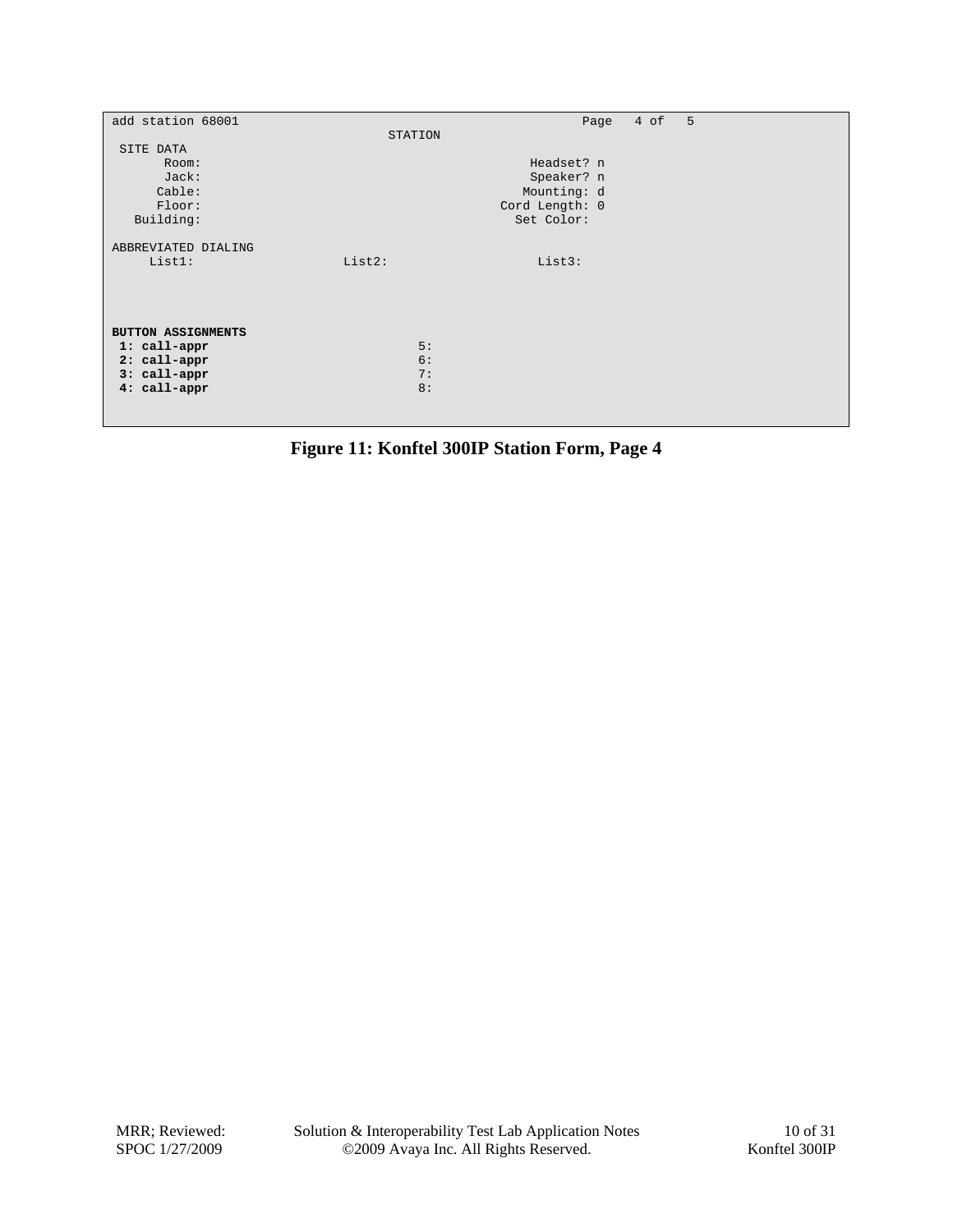## **3.1.5. Configure Avaya IP Stations**

Use the **add station <x>** command to allocate stations for Avaya IP Telephones where <x> is the extension for the each of the Avaya IP Stations as shown in **Table 1**.

| <b>Parameter</b> | <b>Usage</b>                                                                          |
|------------------|---------------------------------------------------------------------------------------|
| Type             | Enter the type of station to be configured. Any Avaya IP station type<br>can be used. |
| Name             | Enter the name of the user which is to be associated with the phone.                  |

#### **Table 7: Configuration Avaya IP Station**

| add station 60121         |                                 | Page 1 of 5 |  |
|---------------------------|---------------------------------|-------------|--|
|                           | STATION                         |             |  |
|                           |                                 |             |  |
| Extension: 60121          | Lock Messages? n                | BCC: 0      |  |
| Type: 4620                | Security Code:                  | TN:1        |  |
| Port: S00009              | Coverage Path 1:                | COR: 1      |  |
| Name: extn 60121          | Coverage Path 2:                | COS: 1      |  |
|                           | Hunt-to Station:                |             |  |
| STATION OPTIONS           |                                 |             |  |
|                           | Time of Day Lock Table:         |             |  |
| Loss Group: 19            | Personalized Ringing Pattern: 1 |             |  |
|                           | Message Lamp Ext: 60121         |             |  |
| Speakerphone: 2-way       | Mute Button Enabled? y          |             |  |
| Display Language: english |                                 |             |  |
| Survivable GK Node Name:  |                                 |             |  |
| Survivable COR: internal  | Media Complex Ext:              |             |  |
| Survivable Trunk Dest? y  | IP SoftPhone? n                 |             |  |
|                           |                                 |             |  |
|                           |                                 |             |  |
|                           |                                 |             |  |
|                           |                                 |             |  |
|                           | Customizable Labels? y          |             |  |
|                           |                                 |             |  |

**Figure 12: Avaya IP Station Form**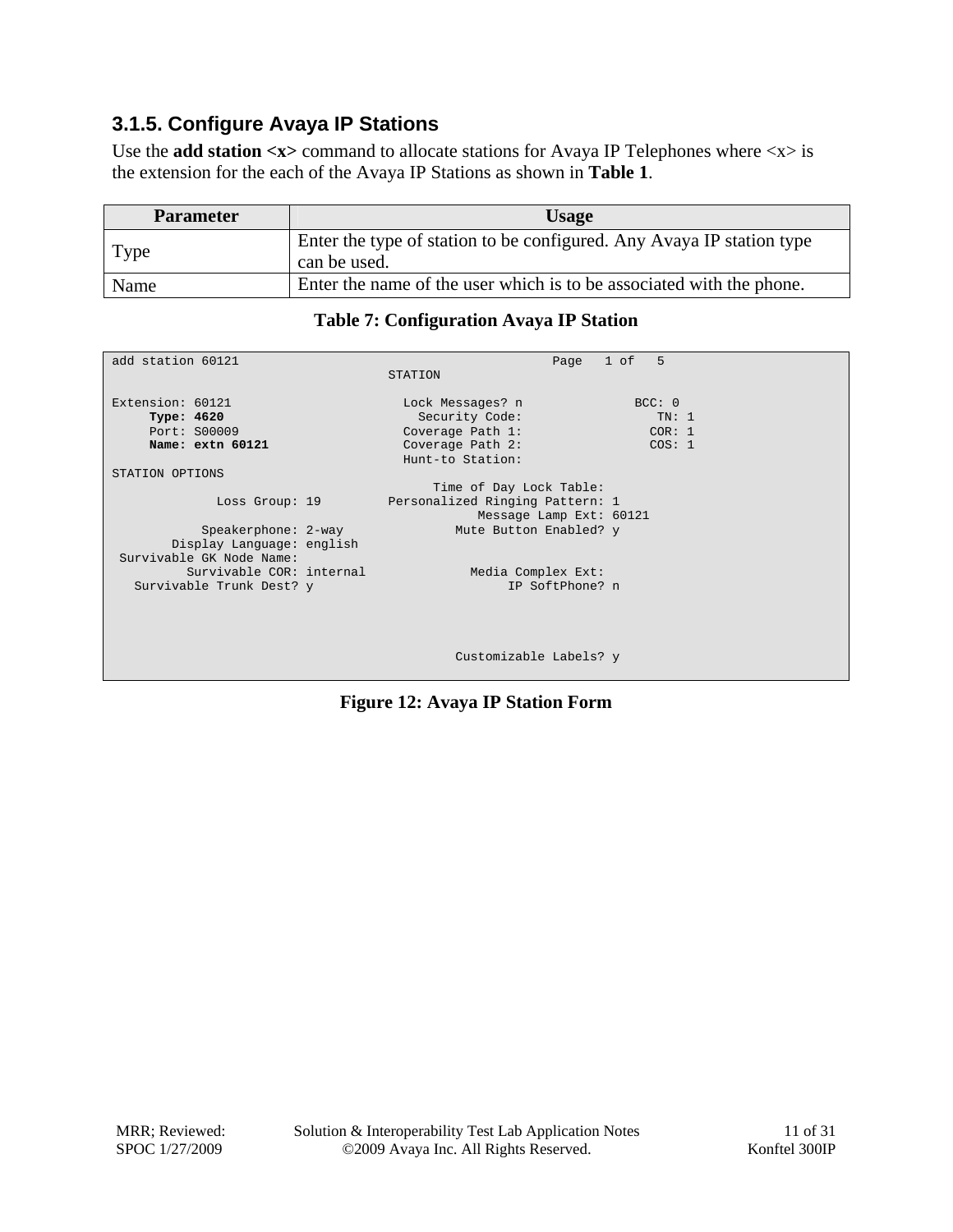## **3.1.6. Configure Avaya Digital Stations**

Use the **add station <x>** command to allocate a stations for Avaya Telephones where <x> is the extension for the each of the Avaya digital stations shown in **Table 1**.

| <b>Parameter</b> | <b>Usage</b>                                                                           |
|------------------|----------------------------------------------------------------------------------------|
| Type             | Enter the type of station to be configured.                                            |
| Port             | Enter the board and port address of the interface to which the station is<br>attached. |
| Name             | Enter the name of the user which is to be associated with the phone.                   |

#### **Table 8: Configuration Avaya Digital Station**

| add station 60007         | Page                            | 1 of 5 |  |
|---------------------------|---------------------------------|--------|--|
|                           | STATION                         |        |  |
|                           |                                 |        |  |
| Extension: 60007          | Lock Messages? n                | BCC: 0 |  |
| <b>Type: 2410</b>         | Security Code:                  | TN: 1  |  |
| Port: 01A0507             | Coverage Path 1:                | COR: 1 |  |
| Name: extn 60007          | Coverage Path 2:                | COS: 1 |  |
|                           | Hunt-to Station:                |        |  |
| STATION OPTIONS           |                                 |        |  |
|                           | Time of Day Lock Table:         |        |  |
| Loss Group: 2             | Personalized Ringing Pattern: 1 |        |  |
|                           | Message Lamp Ext: 60007         |        |  |
| Speakerphone: 2-way       | Mute Button Enabled? y          |        |  |
| Display Language: english |                                 |        |  |
|                           |                                 |        |  |
| Survivable COR: internal  | Media Complex Ext:              |        |  |
| Survivable Trunk Dest? y  | IP SoftPhone? n                 |        |  |
|                           |                                 |        |  |
|                           | IP Video? n                     |        |  |
|                           |                                 |        |  |
|                           |                                 |        |  |
|                           | Customizable Labels? y          |        |  |
|                           |                                 |        |  |

**Figure 13: Avaya Digital Station Form**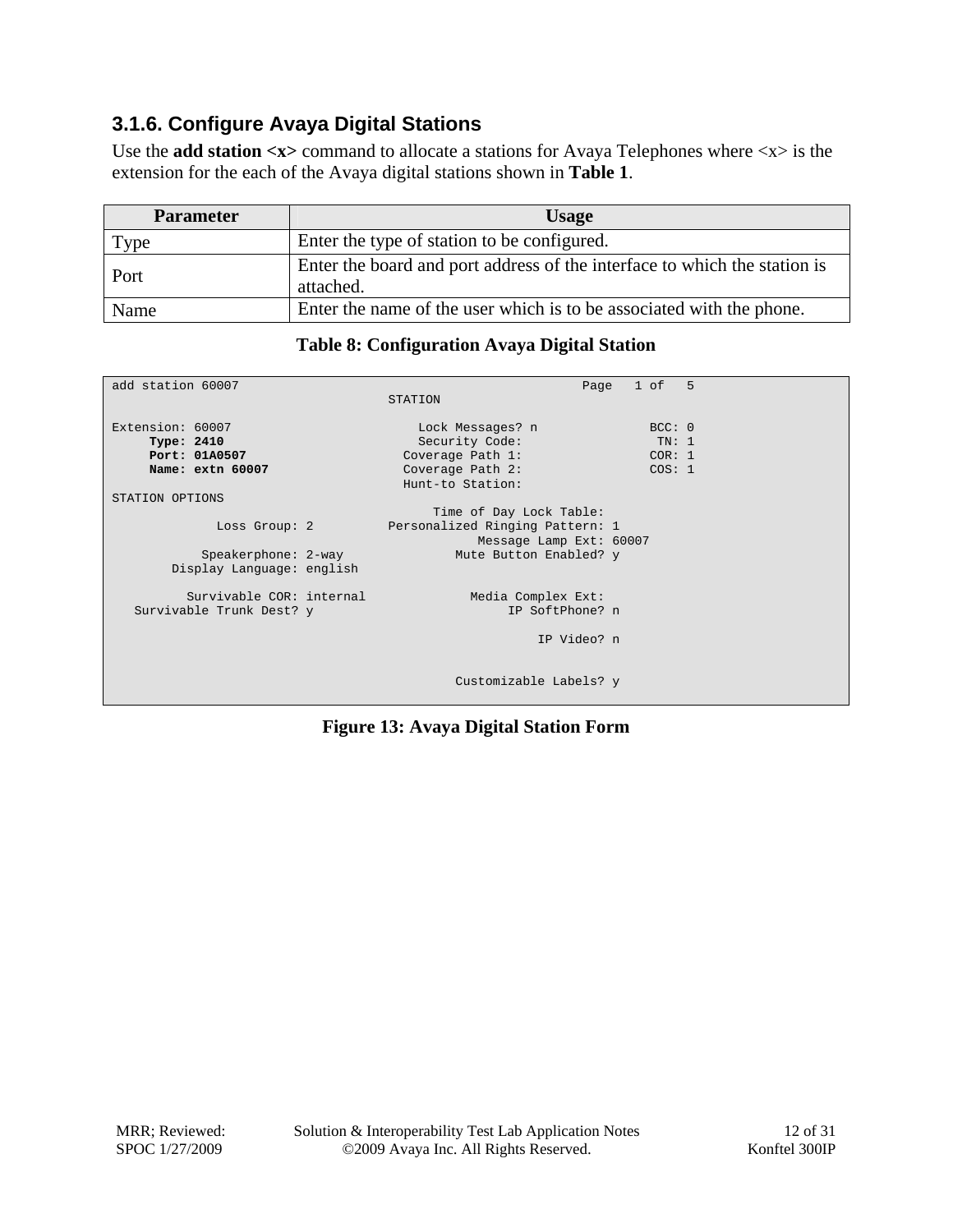## **3.1.7. Configure Interface to SIP Enablement Services**

Use the **add signaling-group** command to allocate a signaling group for the interface to SES using the following parameters:

| <b>Parameter</b>               | <b>Usage</b>                                                        |
|--------------------------------|---------------------------------------------------------------------|
| Group Type                     | Enter "sip".                                                        |
| Near-end Node Name             | Enter "clan" (defined in <b>Figure 7</b> ) to designate the Control |
|                                | LAN as the near end node name.                                      |
| Far-end Node Name              | Enter "ses" to assign the SES server as the far end node name.      |
|                                | Enter "rtp-payload". This value is used to have Avaya               |
| DTMF over IP                   | Communication Manager send DTMF transmissions using                 |
|                                | RFC 2833, which corresponds to the default DTMF method              |
|                                | employed by the Konftel 300IP, as shown in Figure 30.               |
| Direct IP-IP Audio Connections | Enter "y" to allow direct IP-IP endpoint connections                |
|                                | (shuffling).                                                        |

#### **Table 9: Signaling-Group Parameters**

| add signaling-group 83              |                       | Page 1 of 1                        |
|-------------------------------------|-----------------------|------------------------------------|
|                                     | SIGNALING GROUP       |                                    |
|                                     |                       |                                    |
|                                     |                       |                                    |
| Group Number: 1                     | Group Type: sip       |                                    |
|                                     | Transport Method: tls |                                    |
|                                     |                       |                                    |
|                                     |                       |                                    |
|                                     |                       |                                    |
|                                     |                       |                                    |
|                                     |                       |                                    |
|                                     |                       |                                    |
|                                     |                       |                                    |
|                                     |                       |                                    |
| Near-end Node Name: clan            |                       | Far-end Node Name: ses             |
| Near-end Listen Port: 5061          |                       | Far-end Listen Port: 5061          |
|                                     |                       |                                    |
|                                     |                       | Far-end Network Region: 1          |
| Far-end Domain:                     |                       |                                    |
|                                     |                       |                                    |
|                                     |                       |                                    |
|                                     |                       | Bypass If IP Threshold Exceeded? n |
|                                     |                       |                                    |
| DTMF over IP: rtp-payload           |                       | Direct IP-IP Audio Connections? y  |
|                                     |                       | IP Audio Hairpinning? n            |
|                                     |                       |                                    |
| Enable Layer 3 Test? n              |                       |                                    |
| Session Establishment Timer(min): 3 |                       |                                    |
|                                     |                       |                                    |

**Figure 14: Signaling-Group Form**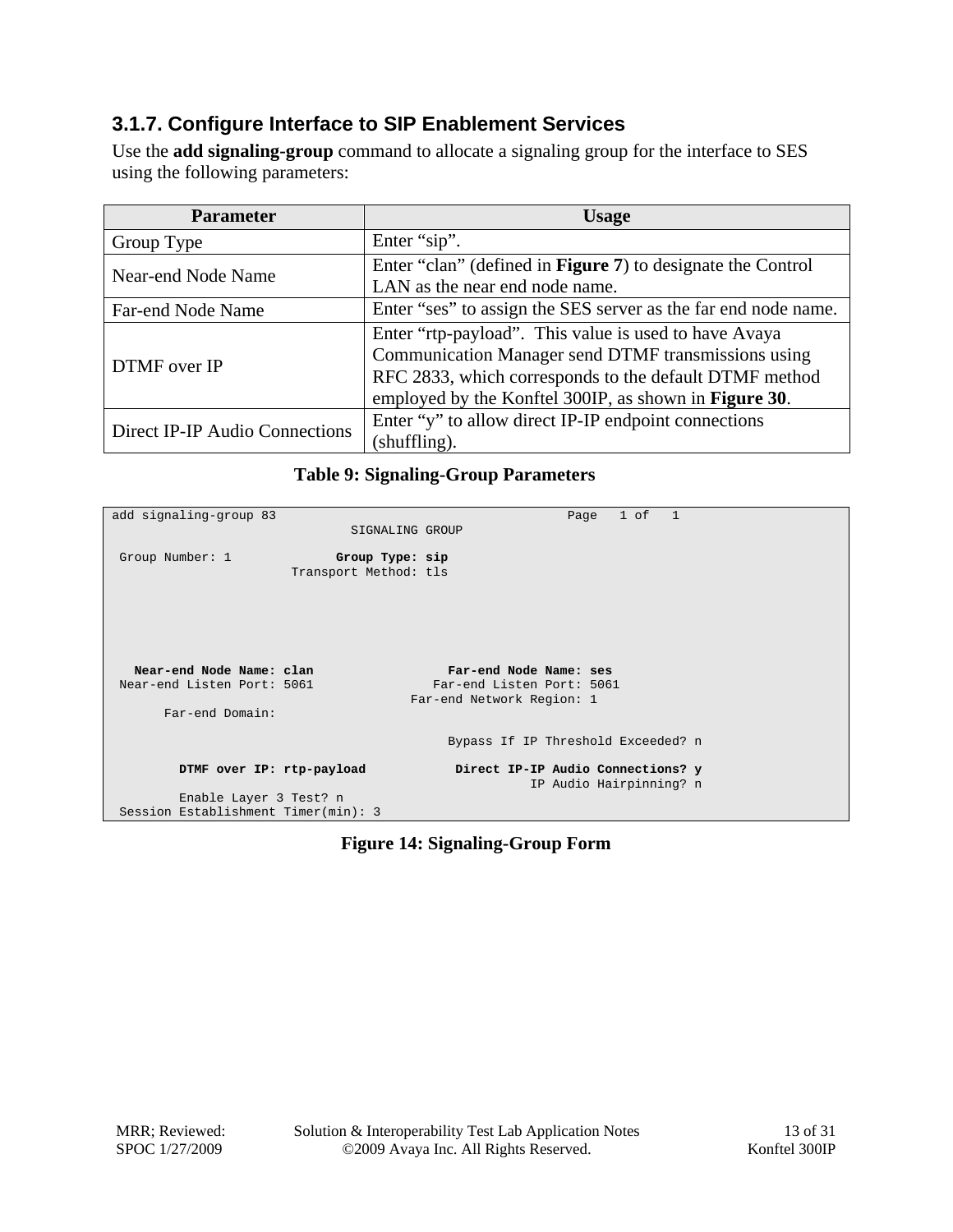Use the **add trunk-group**  $\langle n \rangle$  command, were  $\langle n \rangle$  is an unused trunk number, to allocate a trunk group to be used as an interface to the SIP Enablement Services server. Use the parameters shown in the following table.

| <b>Parameter</b>                                                 | Usage                                                |  |
|------------------------------------------------------------------|------------------------------------------------------|--|
| Group Type                                                       | Enter "sip".                                         |  |
| Group Name                                                       | Assign a name for identification purposes.           |  |
| Enter the Trunk Access Code allocated in Figure 6.<br><b>TAC</b> |                                                      |  |
| Service Type                                                     | Enter "tie".                                         |  |
|                                                                  | Enter the number of the signaling group allocated in |  |
| <b>Signaling Group</b>                                           | Figure 14.                                           |  |
|                                                                  | Enter a number large enough to support the           |  |
| Number of Members                                                | maximum number of anticipated simultaneous calls     |  |
|                                                                  | to be made via the SIP trunk.                        |  |

#### **Table 10: Trunk-Group Parameters**

| add trunk-group 83 |                     | 1 of 21<br>Page        |
|--------------------|---------------------|------------------------|
|                    | TRUNK GROUP         |                        |
| Group Number: 83   | Group Type: sip     | CDR Reports: y         |
| Group Name: SIP    | COR: 1              | TAC: *83<br>TN:1       |
| Direction: two-way | Outgoing Display? n |                        |
| Dial Access? n     |                     | Night Service:         |
| Oueue Length: 0    |                     |                        |
| Service Type: tie  | Auth Code? n        |                        |
|                    |                     |                        |
|                    |                     | Signaling Group: 83    |
|                    |                     | Number of Members: 255 |
|                    |                     |                        |

#### **Figure 15: Trunk-Group Form, Page 1**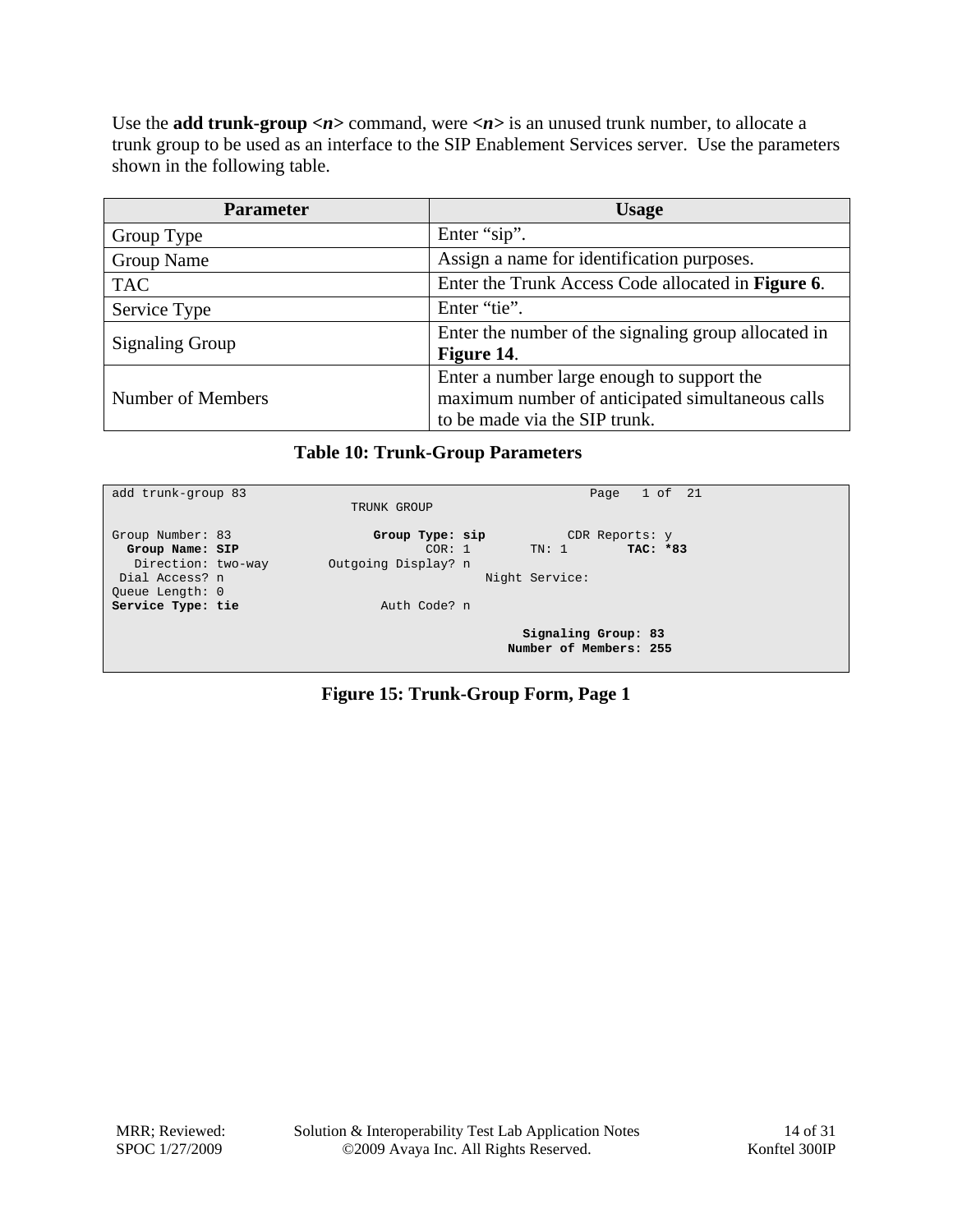Use the **add off-pbx-telephone station-mapping <x>** command for each of the Konftel 300IP SIP extensions shown in **Table 1**.

| <b>Parameter</b>        | <b>Usage</b>                                                               |  |  |
|-------------------------|----------------------------------------------------------------------------|--|--|
| Station Extension (p.1) | The extension of the SIP telephone. This is the station provisioned in     |  |  |
|                         | Figure 10.                                                                 |  |  |
| Application $(p.1)$     | Enter "OPS".                                                               |  |  |
| Phone Number $(p.1)$    | Enter the extension.                                                       |  |  |
| Trunk Selection (p.1)   | Enter the number of the SIP trunk which is allocated in <b>Figure 15</b> . |  |  |
| Call Limit $(p.2)$      | Enter "4" to allow group conference operations.                            |  |  |

#### **Table 11: off-pbx-telephone station-mapping Parameters**

| add off-pbx-telephone station-mapping 68001 |     |        | STATIONS WITH OFF-PBX TELEPHONE INTEGRATION |                    | Page 1 of 2   |  |
|---------------------------------------------|-----|--------|---------------------------------------------|--------------------|---------------|--|
| Station<br>Extension                        |     | Prefix | Application Dial CC Phone Number            | Trunk<br>Selection | Config<br>Set |  |
| 68001                                       | OPS | -      | 68001                                       | 83                 |               |  |

#### **Figure 16: off-pbx-telephone station-mapping Form, Page 1**

| change off-pbx-telephone station-mapping 68001<br>STATIONS WITH OFF-PBX TELEPHONE INTEGRATION |               |                         |                         | $2$ of<br>Page           | - 2      |  |
|-----------------------------------------------------------------------------------------------|---------------|-------------------------|-------------------------|--------------------------|----------|--|
| Station<br>Extension<br>68001                                                                 | Call<br>Limit | Mapping<br>Mode<br>both | Calls<br>Allowed<br>all | Bridged<br>Calls<br>none | Location |  |

#### **Figure 17: off-pbx-telephone station-mapping Form, Page 2**

At the completion of all Avaya Communication Manager configuration operations, use the **save translation all** command to save the changes.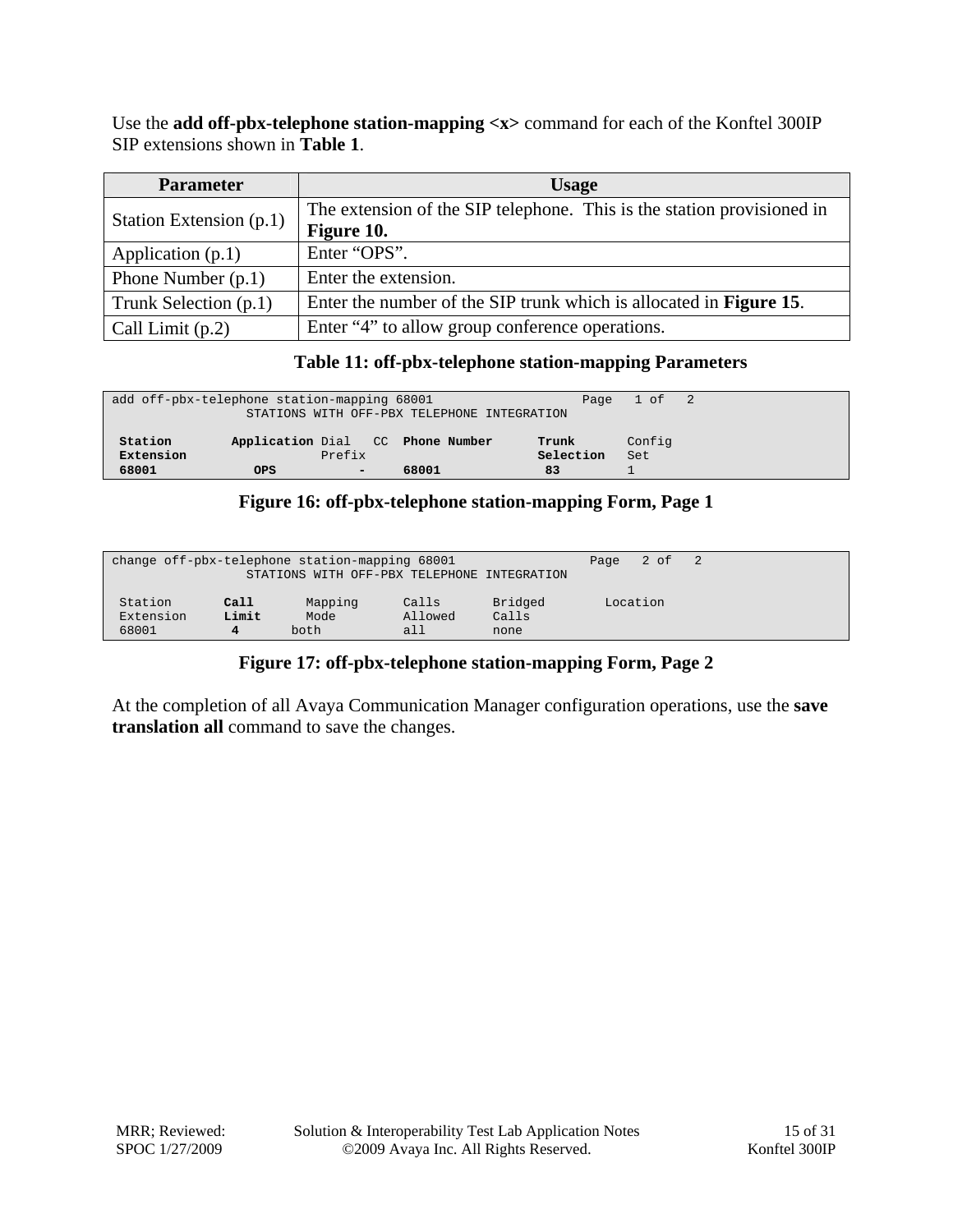## **3.2. Avaya SIP Enablement Services**

Configure SES by entering "<SES IP Address>/admin/" in a web browser. After entering the administrator name and password, the following screen content is displayed. Select "Launch Administration Web Interface".



**Figure 18: Launch Maintenance Web Interface Screen**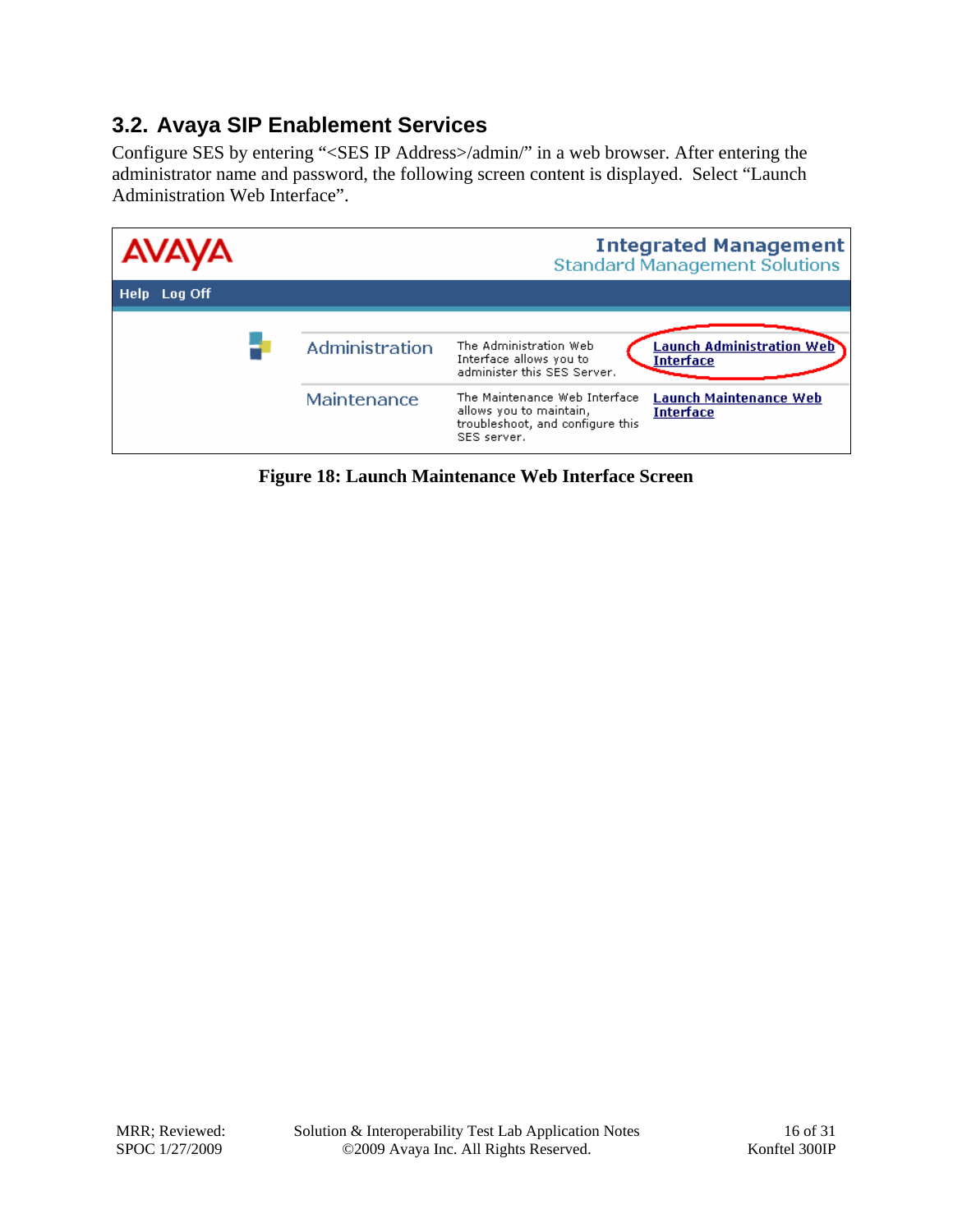Click "Setup" on the Top SES menu.

| AVAYA                                                      |                                                    | <b>Integrated Management</b><br><b>SIP Server Management</b> |  |
|------------------------------------------------------------|----------------------------------------------------|--------------------------------------------------------------|--|
| Help Exit                                                  |                                                    | Server: 192.168.200.100                                      |  |
| <b>Top</b><br>(Setup)<br><b>■</b> Users                    | Top<br><b>Manage Users</b>                         | Add and delete Users.                                        |  |
| Address Map Priorities<br><b>■</b> Adjunct Systems         | <b>Manage Address Map</b><br><b>Priorities</b>     | Adjust Address Map Priorities.                               |  |
| Conferences<br><b>Emergency Contacts</b>                   | <b>Manage Adjunct</b><br><b>Systems</b>            | Add and delete Adjunct Systems.                              |  |
| ■ Export/Import to ProVision<br><b>■</b> Hosts             | <b>Manage Conferencing</b>                         | Add and delete Conference<br>Extensions.                     |  |
| IM logs<br><b>■</b> Media Servers                          | <b>Manage Emergency</b><br><b>Contacts</b>         | Add and delete Emergency.<br>Contacts.                       |  |
| ■ Media Server Extensions<br><b>■</b> Server Configuration | <b>Export Import to</b><br><b>ProVision</b>        | Export and import data using<br>ProVision on this host.      |  |
| <b>■</b> SIP Phone Settings                                | <b>Manage Hosts</b>                                | Add and delete Hosts.                                        |  |
| ■ Survivable Call Processors                               | <b>IM</b> logs                                     | Download IM Logs.                                            |  |
| <b>System Status</b><br>■ Trace Logger                     | <b>Manage Media</b><br>Servers                     | Add and delete Media Servers.                                |  |
| ■ Trusted Hosts                                            | <b>Manage Media Server</b><br><b>Extensions</b>    | Add and delete Media Server<br>Extensions.                   |  |
|                                                            | <b>Server Configuration</b>                        | View Properties of the system.                               |  |
|                                                            | <b>Manage SIP Phone</b><br><b>Settings</b>         | Add/Delete Phone Settings                                    |  |
|                                                            | <b>Manage Survivable</b><br><b>Call Processors</b> | Add and delete Survivable Call.<br>Processors.               |  |
|                                                            | <b>System Status</b>                               | View System Status.                                          |  |
|                                                            | <b>Trace Logger</b>                                | Manage SIP Trace Logs.                                       |  |
|                                                            |                                                    | Manage Trusted Hosts Add and delete Trusted Hosts.           |  |

**Figure 19: Initiate "Setup" from Top SES Configuration Screen**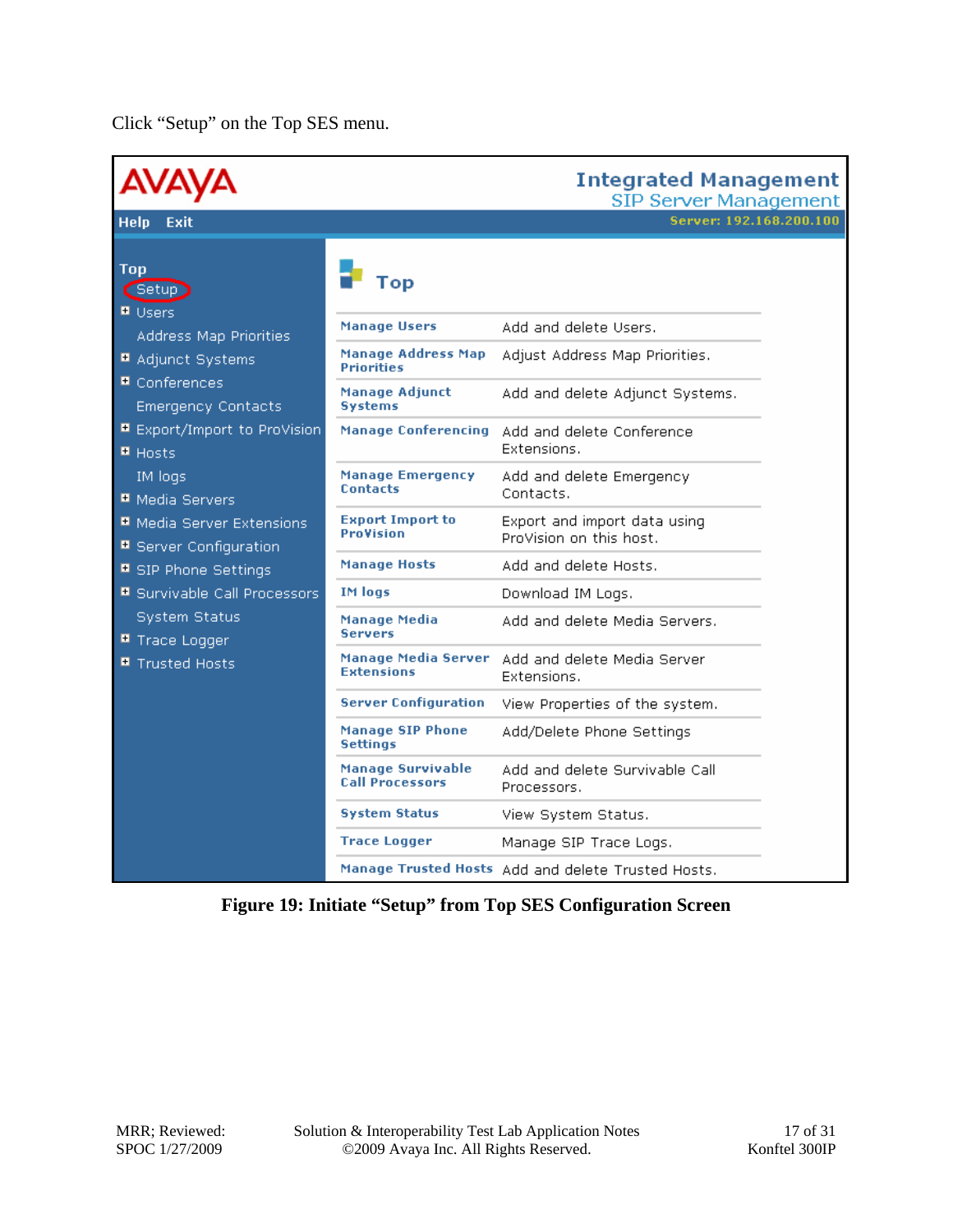## **3.2.1. Setup Dataservice**

Click "Setup Dataservice".



**Figure 20: Initiate "Setup Dataservice" from Top Setup Screen**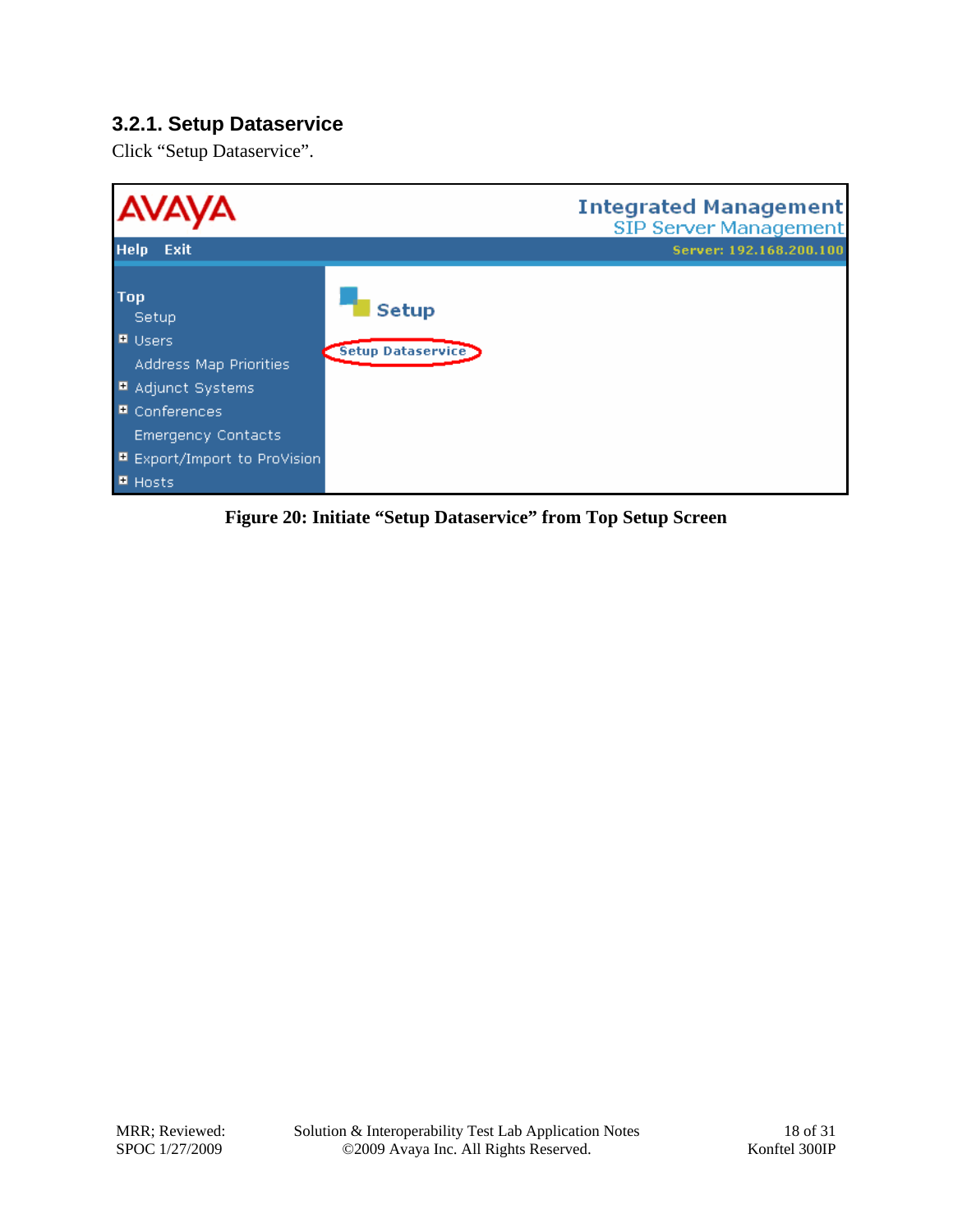Select "This server is the SES Master Administration System for the SES Network", and click "Setup", and "Continue" for the screen that follows.



**Figure 21: "Setup Master Administration" Screen** 

## **3.2.2. Setup SIP Domain**

Click "Setup SIP domain".



**Figure 22: "Setup SIP Domain" Screen**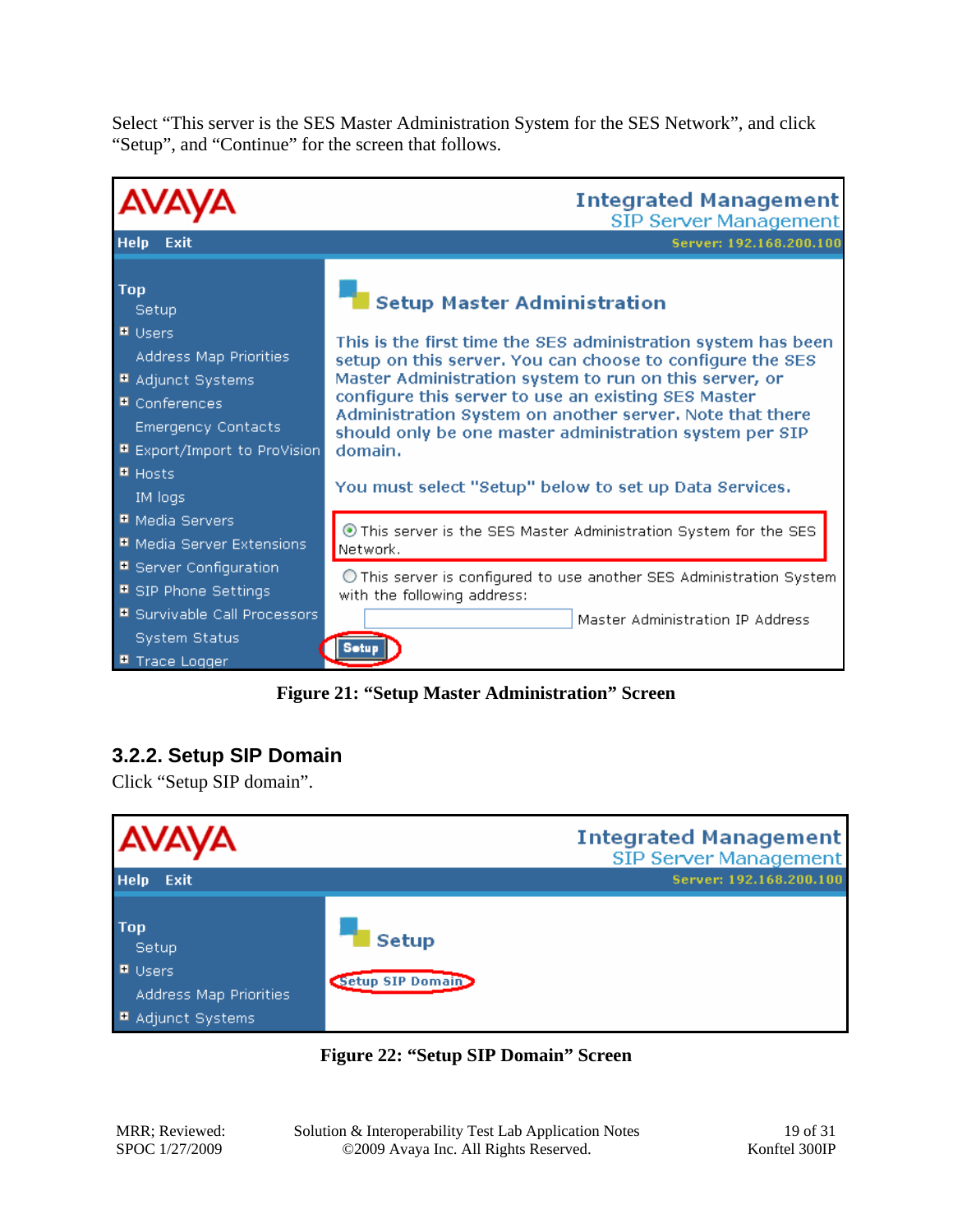Enter values in this screen as shown in the following table, and click "Update", followed by "Ok" for the following screen.

| <b>Parameter</b>  | <b>Usage</b>                                           |  |  |
|-------------------|--------------------------------------------------------|--|--|
|                   | Enter the same value as was used for "Authoritative"   |  |  |
| <b>SIP</b> Domain | Domain" in <b>Figure 8</b> .                           |  |  |
| License Host      | Enter the IP address of the license host, in this case |  |  |
|                   | the IP address of this SES server.                     |  |  |

|                                                                                                             |                                                                                                                                                                                         | <b>Integrated Management</b><br><b>SIP Server Management</b>                                                                                                                      |
|-------------------------------------------------------------------------------------------------------------|-----------------------------------------------------------------------------------------------------------------------------------------------------------------------------------------|-----------------------------------------------------------------------------------------------------------------------------------------------------------------------------------|
| <b>Help</b><br>Exit                                                                                         |                                                                                                                                                                                         | Server: 192.168.200.100                                                                                                                                                           |
| <b>Top</b><br><b>■</b> Users                                                                                | <b>View System Properties</b>                                                                                                                                                           |                                                                                                                                                                                   |
| Address Map Priorities<br>■ Adjunct Systems<br>■ Certificate Management<br>■ Conferences                    | <b>SES Version</b><br>System Configuration<br>Host Type                                                                                                                                 | SES-5.0.0.0-825.31<br>simplex<br>SES combined home-edge                                                                                                                           |
| <b>Emergency Contacts</b><br>■ Export/Import to ProVision                                                   | SIP Domain*                                                                                                                                                                             | ffm.com                                                                                                                                                                           |
| $H$ Hosts<br>IM logs<br>■ Media Servers<br>Media Server Extensions<br>■ Server Configuration<br>Admin Setup | Note that the DNS domain is ffm.com<br>If you are unsure about this field, most often the SIP<br>for a DNS domain of eastcoast.example.com, the SIP<br>of the format handle@example.com | domain should be the root level DNS domain. For example,<br>domain would likely be configured to example.com. This<br>allows SIP calls and instant messages to users with handles |
| <b>IM Log Settings</b><br><b>Lineman</b>                                                                    | SIP License Host*                                                                                                                                                                       | 192.168.200.100                                                                                                                                                                   |

### **Table 12: Parameters for System Properties**

**Figure 23: View System Properties Screen**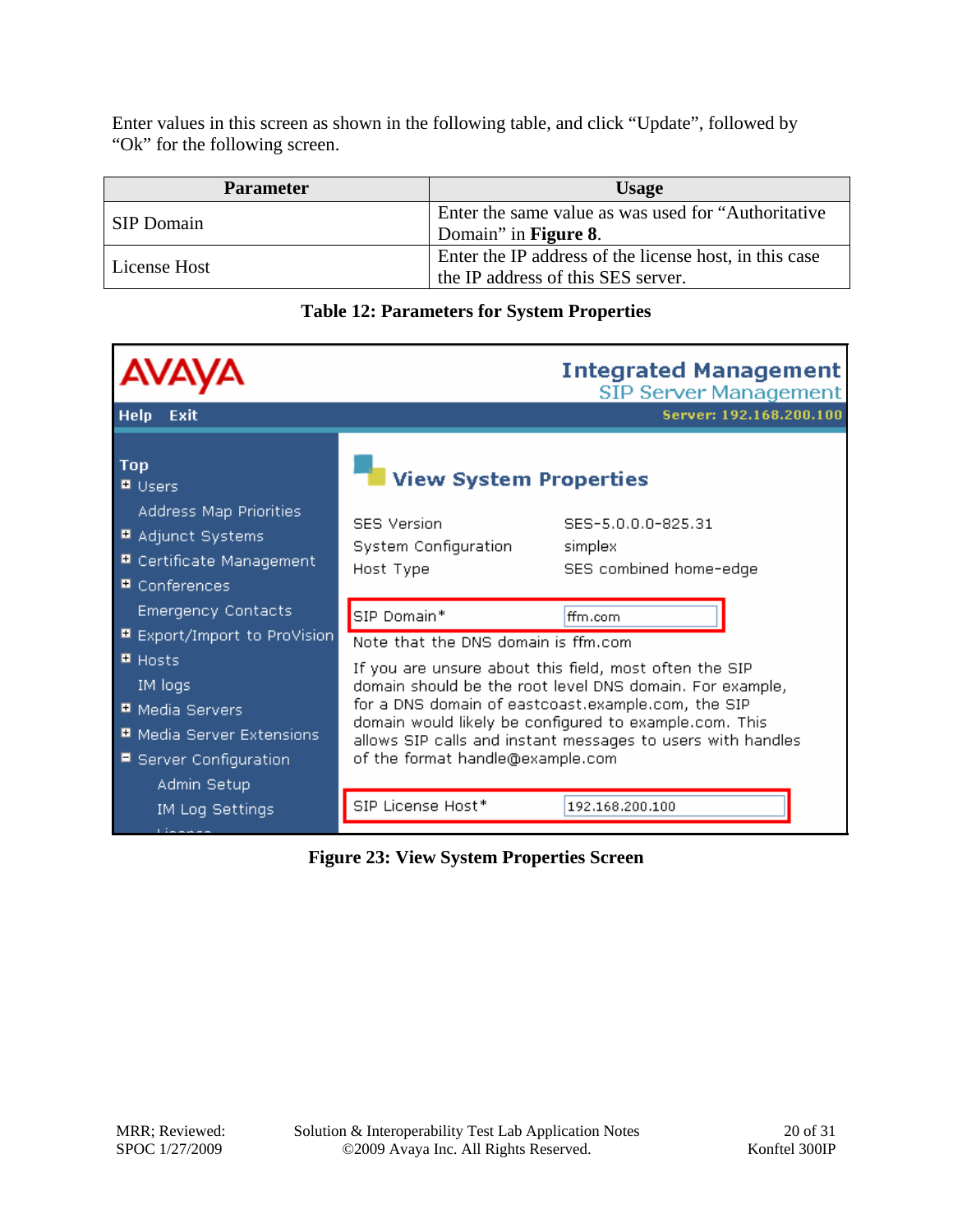## **3.2.3. Add Media Server Interface**

Navigate to **Media Servers**  $\rightarrow$  **Add** from the "Top" level menu shown in **Figure 19**, and specify the interface parameters as shown in the following table.

| <b>Parameter</b>            | <b>Usage</b>                                         |  |
|-----------------------------|------------------------------------------------------|--|
| Media Server Interface Name | Enter a descriptive name for this interface.         |  |
| Host                        | Select the IP address of the SES server from the     |  |
|                             | drop-down menu.                                      |  |
| <b>SIP Trunk IP Address</b> | Enter the IP address of the CLAN interface specified |  |
|                             | in Figure 7 and Figure 14.                           |  |
| Media Server Admin Address  | Enter the IP address of the Avaya Server             |  |
|                             | administration interface.                            |  |
|                             | Enter an administrator user ID for the media server, |  |
| Media Server Admin Login    | such as the User ID used in <b>Figure 18</b>         |  |
|                             | Enter the password for the administrator user ID,    |  |
| Media Server Admin Password | such as the Password used with the User ID in        |  |
|                             | Figure 18, or contact Avaya for more information     |  |
|                             | on creating a valid user ID.                         |  |





**Figure 24: SES Add Media Server Interface Screen**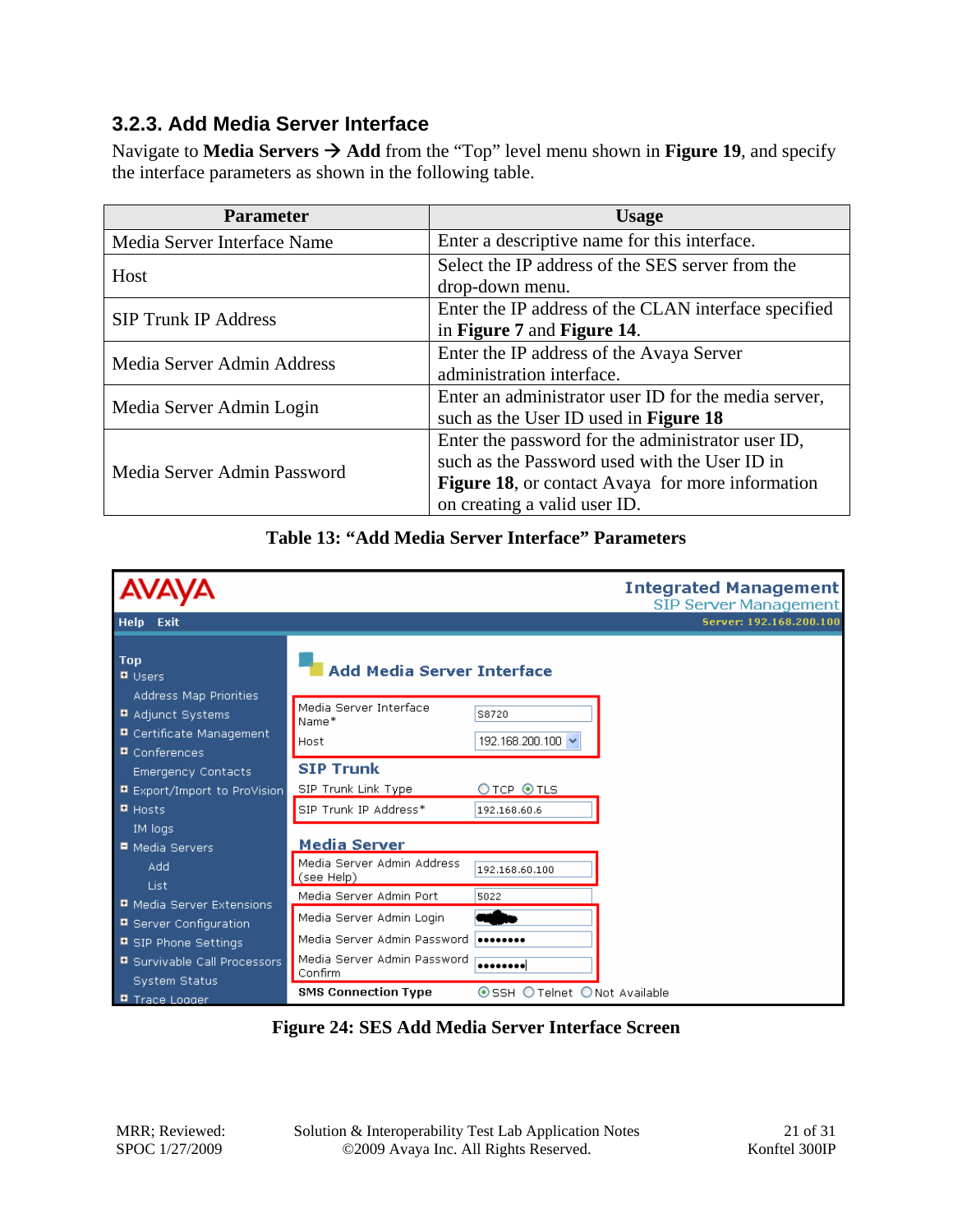## **3.2.4. Add Hosts**

Navigate to **Hosts**  $\rightarrow$  **Add Host** from the top level screen shown in **Figure 19**. Enter values in this screen as shown in the following table, accepting the default values for those parameters which are not listed. Click the "Add" button upon completion and the "Continue" button when the following screen is displayed.

| <b>Parameter</b>         | <b>Usage</b>                                  |  |  |
|--------------------------|-----------------------------------------------|--|--|
| Host IP Address          | Enter the IP address of the SES server.       |  |  |
| Profile Service Password | Enter the password which was entered from the |  |  |
|                          | initial setup script when SES was installed.  |  |  |

**Table 14: "Add Host" Parameters** 

|                                                                                            |                                      | <b>Integrated Management</b><br><b>SIP Server Management</b> |
|--------------------------------------------------------------------------------------------|--------------------------------------|--------------------------------------------------------------|
| <b>Help</b><br><b>Exit</b>                                                                 |                                      | Server: 192.168.200.100                                      |
| <b>Top</b><br><b>■</b> Users<br>Address Map Priorities                                     | <b>Add Host</b>                      |                                                              |
| <b>■</b> Adjunct Systems                                                                   | Host IP<br>Address*                  | 192.168.200.100                                              |
| <b>■</b> Certificate Management<br>$\blacksquare$ Conferences                              | Profile Service<br>Password*         |                                                              |
| <b>Emergency Contacts</b>                                                                  | Host Type                            | SES combined home-edge                                       |
| ■ Export/Import to ProVision.                                                              | Parent                               | none                                                         |
| $\blacksquare$ Hosts                                                                       | Listen Protocols                     | <b>ØUDP</b> ⊠ TCP<br><b>☑</b> TLS                            |
| List                                                                                       | Link Protocols                       | OUDP OTCP ⊙TLS                                               |
| Migrate Home/Edge<br>IM logs                                                               | Access Control<br>Policy (Default)   | ⊙ Allow All O Deny All                                       |
| <b>■</b> Media Servers                                                                     | Emergency<br>Contacts Policy         | ⊙ Allow ○ Deny                                               |
| ■ Media Server Extensions<br>■ Server Configuration                                        | Minimum<br>Registration<br>(seconds) | 300<br>Registration Expiration Timer<br>(seconds)*<br>86400  |
| <b>■</b> SIP Phone Settings<br><b>■ Survivable Call Processors</b><br><b>System Status</b> | Line Reservation<br>Timer (seconds)  | 30                                                           |
| ■ Trace Logger<br>■ Trusted Hosts                                                          | Outbound<br>Routing Allowed<br>From  | <b>Ø</b> Internal ØExternal                                  |

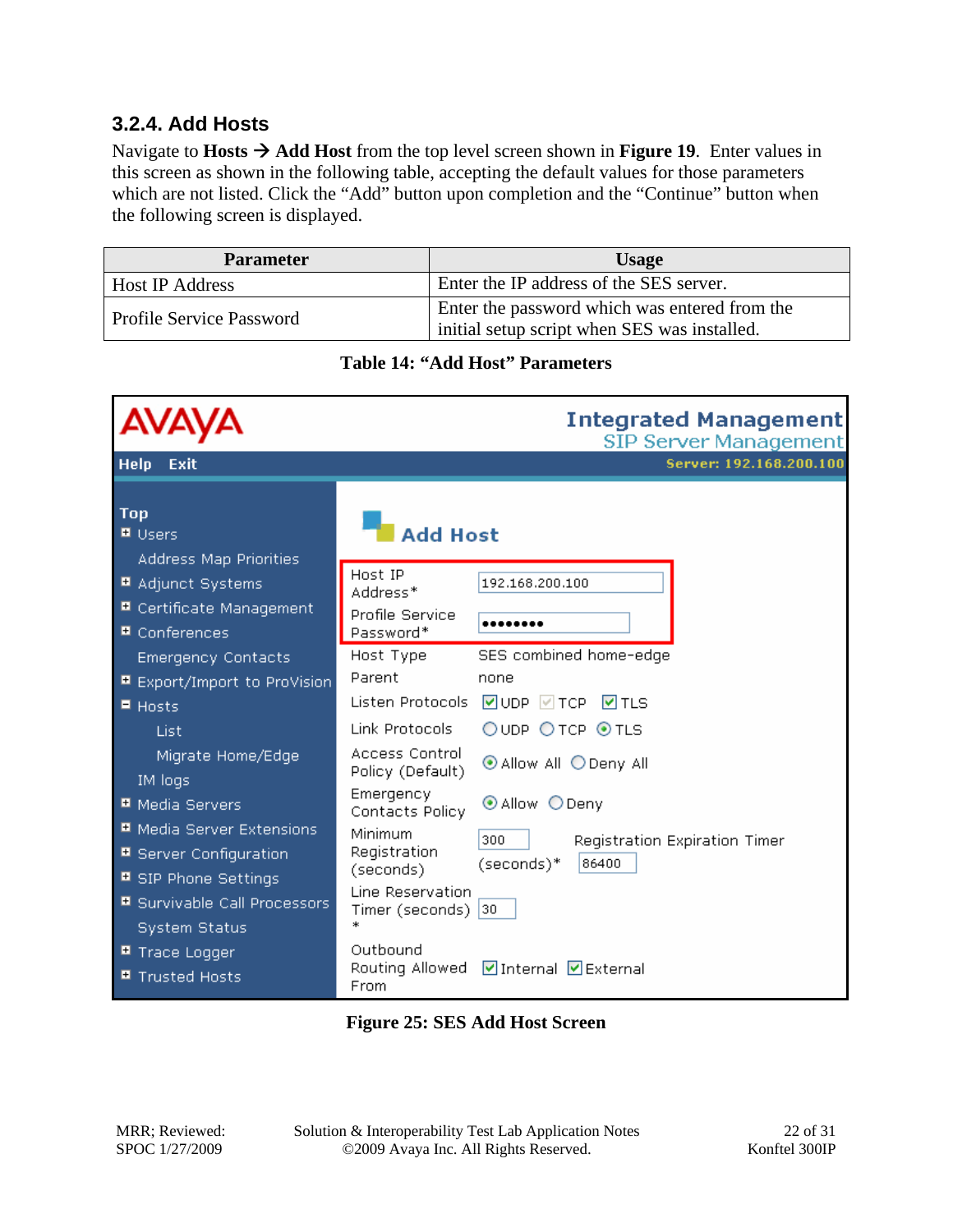### **3.2.5. Add Users**

From the "Users" menu in the left frame, click "Add", and enter the parameters shown in the following screen, for each of the SIP extensions used for Konftel 300IP SIP accounts, as shown in **Table 1**. Stations for each of these users are allocated in for Avaya Communication Manager in **Figure 10** and **Figure 16**. Accounts are provisioned on the Konftel 300IP for these users in **Figure 29**.

| <b>Parameter</b>                  | <b>Usage</b>                                       |
|-----------------------------------|----------------------------------------------------|
| <b>Primary Handle</b>             | Enter the extension to be assigned to the user.    |
| User ID                           | Enter the extension to be assigned to the user.    |
| Password / Confirm                | Enter the password to be assigned to the user.     |
| First / Last Name                 | Enter a name for identification purposes.          |
| <b>Add Media Server Extension</b> | Check this box, to add an extension for this user. |

#### **Table 15: User Configuration Parameters**

|                                                                                                                                                    |                                                                                                                  |                                                         | <b>Integrated Management</b><br>SIP Server Management |
|----------------------------------------------------------------------------------------------------------------------------------------------------|------------------------------------------------------------------------------------------------------------------|---------------------------------------------------------|-------------------------------------------------------|
| <b>Help</b><br>Exit                                                                                                                                |                                                                                                                  |                                                         | Server: 192.168.200.100                               |
| <b>Top</b><br>■ Users                                                                                                                              | <b>Add User</b>                                                                                                  |                                                         |                                                       |
| Add<br>Default Profile<br>Delete<br>Edit<br>List.                                                                                                  | Primary Handle*<br>User ID<br>Password*<br>Confirm Password*                                                     | 68001<br>68001<br><br>                                  |                                                       |
| Password<br>Search<br>Manage All Registered<br><b>Users</b>                                                                                        | Host*<br>First Name*<br>Last Name*                                                                               | 192.168.200.100 $\vee$<br>extn.<br>68001                |                                                       |
| Search Registered<br>Devices.<br>Search Registered<br><b>Users</b><br><b>Address Map Priorities</b><br>Adjunct Systems<br>■ Certificate Management | Address 1<br>Address <sub>2</sub><br>Office<br>City<br>State                                                     | Kleyerstr 94<br>Frankfurt                               |                                                       |
| $\blacksquare$ Conferences<br><b>Emergency Contacts</b><br>■ Export/Import to ProVision<br>$\blacksquare$ Hosts<br>IM logs<br>■ Media Servers      | Country<br>Zip<br>Survivable Call<br>Processor<br>Add Media Server<br>Extension<br>Fields marked * are required. | Germany<br>60326<br>none $\vee$<br>$\blacktriangledown$ |                                                       |

**Figure 26: SES Add User Screen**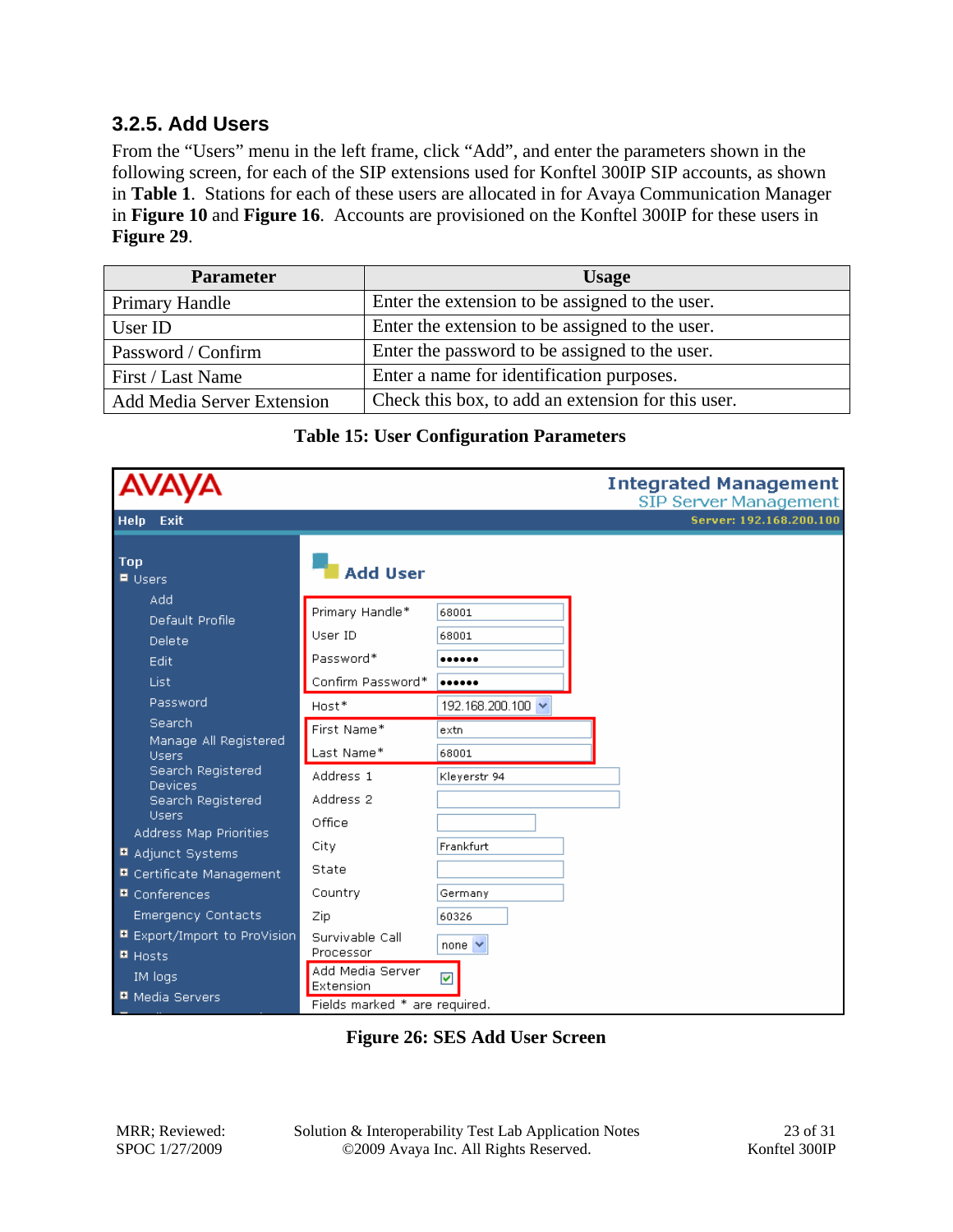The "Add Media Server Extension" screen will appear after the user has been added in the previous step. Enter the "Extension" for the Konftel 300IP SIP account shown in **Table 1** for the user which was created in the previous step, select the corresponding "Media Server" from the drop-down list (see **Figure 24**), and click "Add". Note that each extension which is added must also be configured in **Figure 29**.

| <b>AVAYA</b>                                                                                    |                                                                                                                              | <b>Integrated Management</b><br>SIP Server Management |
|-------------------------------------------------------------------------------------------------|------------------------------------------------------------------------------------------------------------------------------|-------------------------------------------------------|
| Help<br>Exit                                                                                    |                                                                                                                              | Server: 192.168.200.100                               |
| Top<br>■ Users<br>Add<br>Default Profile<br><b>Delete</b><br>Edit<br>List<br>Password<br>Search | <b>Add Media Server Extension</b><br>Extension<br>68001<br>Media Server S8720 $\vee$<br>Fields marked * are required.<br>Add |                                                       |

**Figure 27: SES Add Media Server Extension Screen**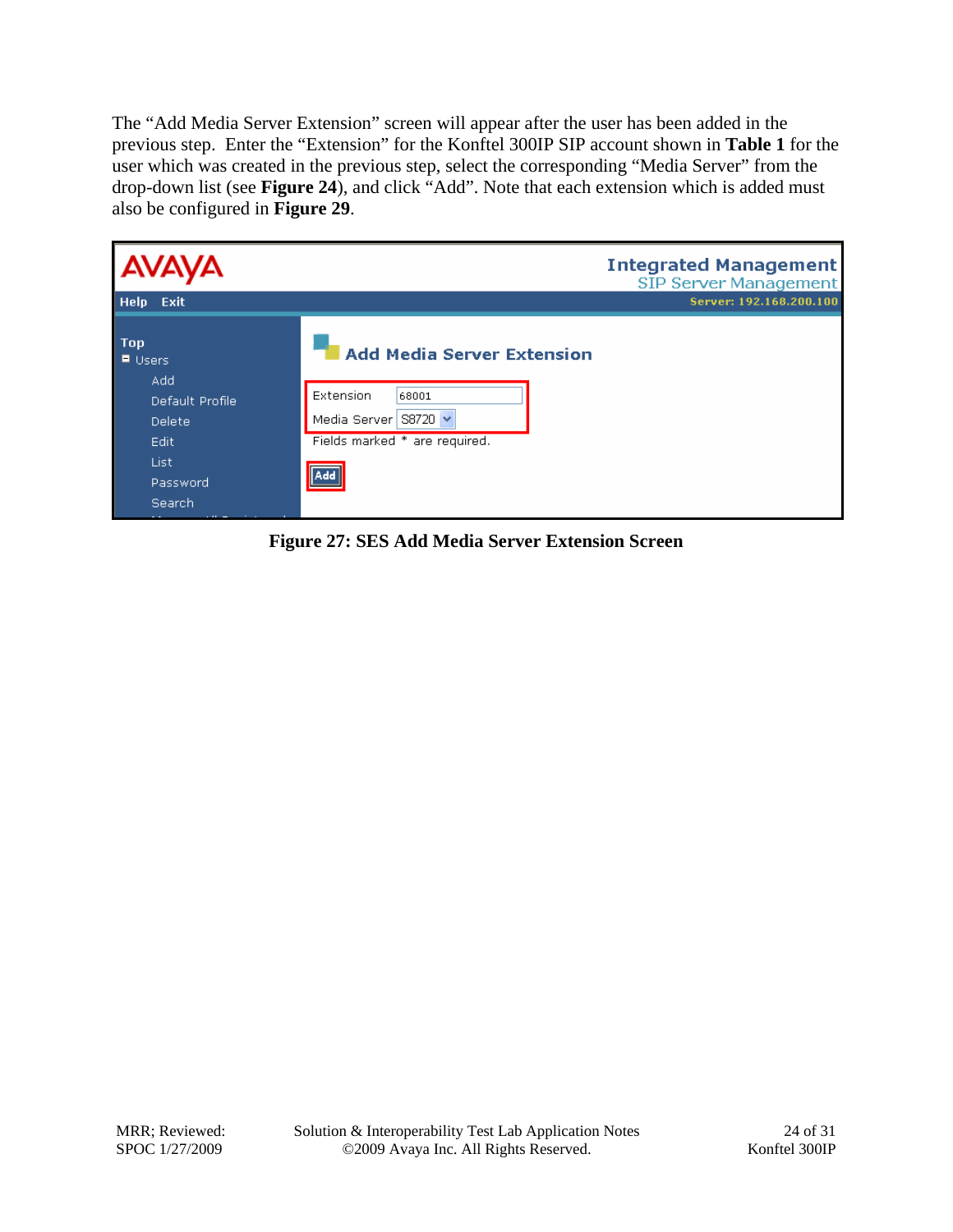## **3.3. Configuration of the Konftel 300IP**

The Konftel 300IP can either be assigned an IP address manually, or via DHCP via the keypad interface (see **Figure 1**) on the Konftel 300IP, using the following sequence.

- **Press the "Menu" key.**
- Select "Settings".
- Select "Advanced", and enter the administrator PIN when prompted.
- Select "Network".
- Select either "DHCP" or "STATIC" followed by the IP address to be assigned to the unit.

Once the Konftel 300IP has been assigned an IP address, the remainder of the configuration procedure can be preformed either with the keyboard/display of the Konftel 300IP, or via Web browser, as illustrated by the remainder of this section of the document.

To use a web browser, enter the IP address of the Konftel 300IP into the URI "Address" field of the browser, which causes the screen shown below to appear. Select "Admin" from the "Profile" drop-down menu, enter the administrator PIN, and click "Login".

| <b>(IKCNFTEL</b>                                          |  |  | You are logged out<br>Login |
|-----------------------------------------------------------|--|--|-----------------------------|
| Status Phone book Call list Settings                      |  |  |                             |
| Login<br>v<br>Admin<br>Profile<br><b>PIN</b><br><br>Login |  |  |                             |

**Figure 28: Konftel 300IP Login Screen**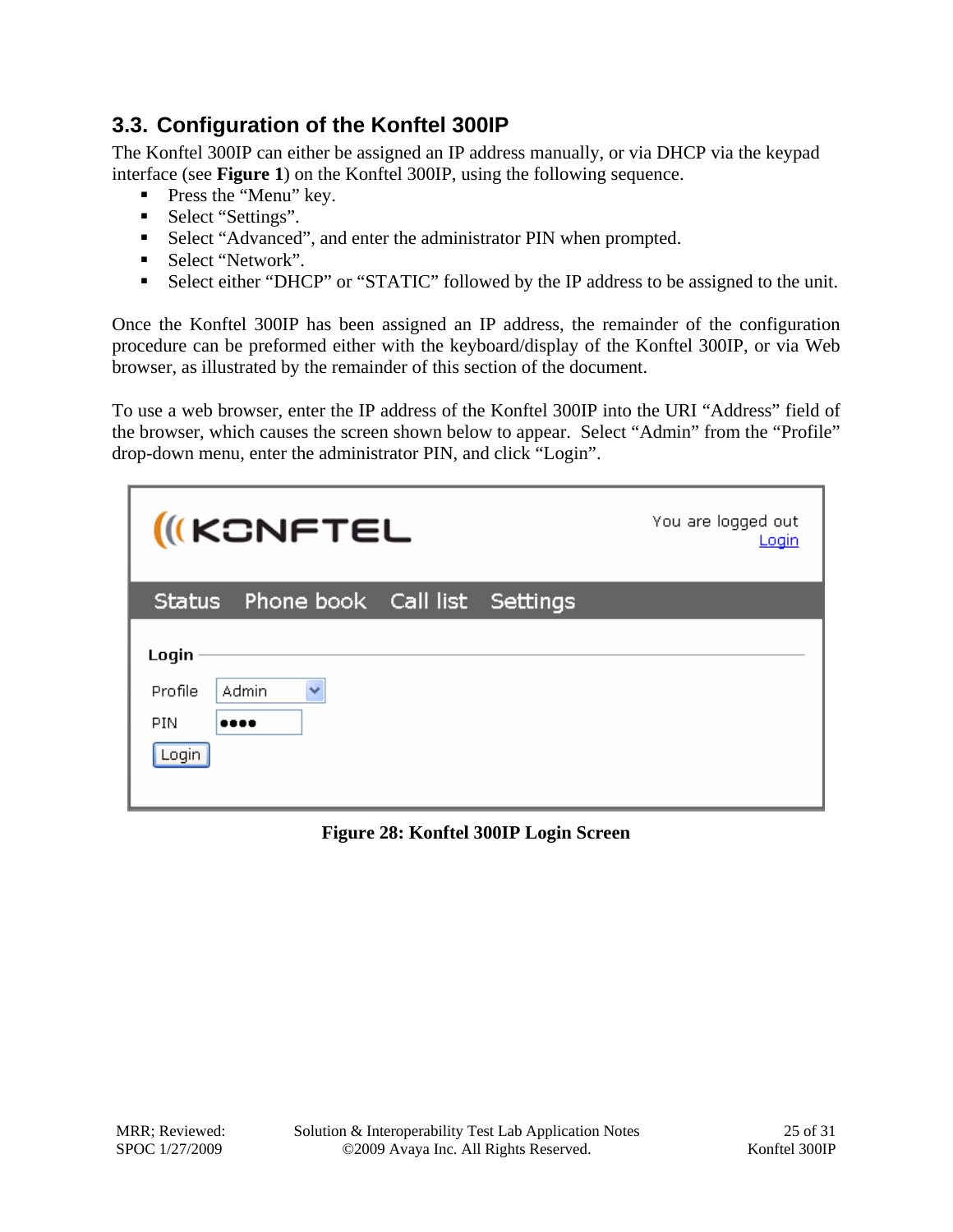## **3.3.1. Configure SIP Accounts**

Select the "Settings" tab from the top of the screen, and then "SIP" from row of the underlying set of tabs. Enter the parameters shown in the following table for each of the accounts (S8720-1 and S8720-2 below).

| <b>Parameter</b>    | <b>Usage</b>                                                  |  |  |
|---------------------|---------------------------------------------------------------|--|--|
| Enable account      | Select the "Yes" radio button.                                |  |  |
| Account name        | Enter a descriptive name for the account.                     |  |  |
| User                | Enter the "User ID" which was allocated in <b>Figure 26</b> . |  |  |
| Registrar           | Enter the IP address of SES.                                  |  |  |
| Proxy               | Enter the IP address of SES.                                  |  |  |
| Authentication name | Enter the "User ID" which was allocated in Figure 26.         |  |  |
| Password            | Enter the "Password" which was allocated in <b>Figure 26.</b> |  |  |

#### **Table 16: User Configuration Parameters**

| Phone book Call list Settings<br><b>Status</b> |                                                               |  |                       |                                             |  |  |
|------------------------------------------------|---------------------------------------------------------------|--|-----------------------|---------------------------------------------|--|--|
| <b>Basic SIP</b>                               | Network Media Web interface Time & Region Provisioning System |  |                       |                                             |  |  |
| Account 1                                      |                                                               |  |                       |                                             |  |  |
| Enable account                                 | ⊙Yes ONo                                                      |  |                       |                                             |  |  |
| Account name                                   | S8720-1                                                       |  | Realm                 | $\ast$                                      |  |  |
| User                                           | 68001                                                         |  | Authentication name   | 68001                                       |  |  |
| Registrar                                      | 192.168.200.100                                               |  | Password              | engelijke                                   |  |  |
| Proxy                                          | 192.168.200.100                                               |  | Registration interval | 1800                                        |  |  |
| Account 2                                      |                                                               |  |                       |                                             |  |  |
| Enable account                                 | ⊙Yes ONo                                                      |  |                       |                                             |  |  |
| Account name                                   | S8720-2                                                       |  | Realm                 | $\ast$                                      |  |  |
| User                                           | 68002                                                         |  | Authentication name   | 68002                                       |  |  |
| Registrar                                      | 192.168.200.100                                               |  | Password              | Wanto                                       |  |  |
| Proxy                                          | 192.168.200.100                                               |  | Registration interval | 1800                                        |  |  |
| <b>NAT Traversal</b>                           |                                                               |  |                       |                                             |  |  |
| <b>STUN</b>                                    | Oon <b>⊙</b> off                                              |  | STUN host             |                                             |  |  |
| Offer ICE                                      | $OYes$ $@No$                                                  |  |                       |                                             |  |  |
| <b>TURN</b>                                    | $\bigcirc$ on $\bigcirc$ off                                  |  | TURN user             |                                             |  |  |
| <b>TURN</b> host                               |                                                               |  | Password              |                                             |  |  |
| Transport                                      |                                                               |  |                       |                                             |  |  |
| Protocol                                       | OUDP OTCP OTLS OSIPS                                          |  | settina               | Please check corresponding media signalling |  |  |

**Figure 29: Konftel 300IP SIP Settings Screen**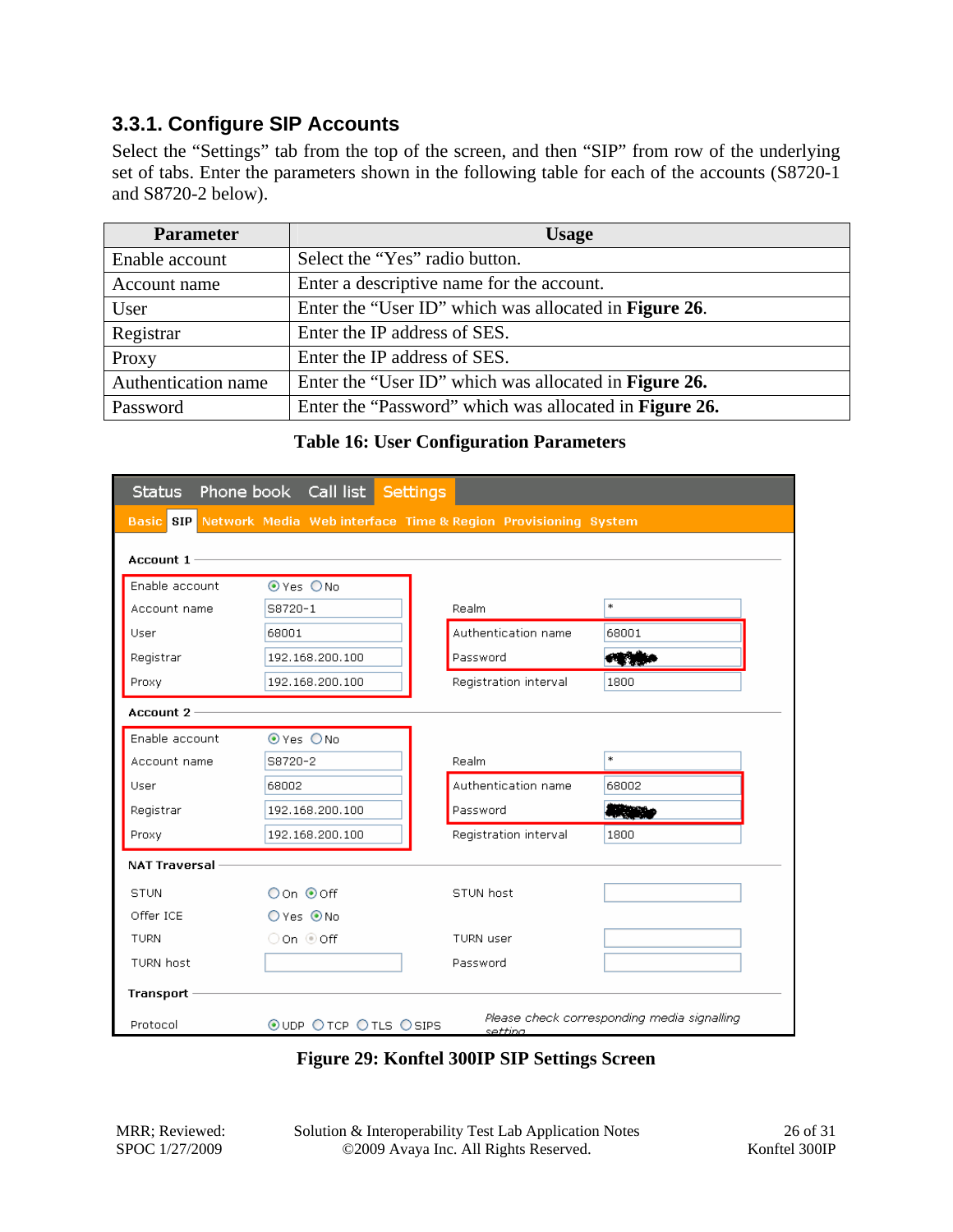## **3.3.2. Configure Media Settings**

Select the embedded "Media" tab from within the "Setting" tab. The codec selected by Konftel 300IP users is dependent on fidelity requirements and bandwidth availability. Most of the testing was done with the G.711A codec, although other codec combinations were tested to insured proper codec interoperation. The codec selection configured here must be compatible with the codecs configured for Avaya Communication Manager in **Figure 9**. Click "Save" to complete the configuration sequence.

| (IKCNFTEL                                      |                                                                                                                                              | You are logged in as ADMIN<br>Logout |  |  |  |
|------------------------------------------------|----------------------------------------------------------------------------------------------------------------------------------------------|--------------------------------------|--|--|--|
|                                                | Status Phone book Call list Settings                                                                                                         |                                      |  |  |  |
|                                                | Basic SIP Network Media Web interface Time & Region Provisioning System                                                                      |                                      |  |  |  |
| Codec                                          |                                                                                                                                              |                                      |  |  |  |
| G722<br>G711 Alaw<br>G711 Ulaw<br>G729         | Priority<br>$0$ - Disabled $\vee$<br>$4 - High$<br>$0$ - Disabled $\vee$<br>$0$ - Disabled $\vee$                                            |                                      |  |  |  |
| Security $-$                                   |                                                                                                                                              |                                      |  |  |  |
| <b>SRTP</b><br>Secure signalling<br><b>VAD</b> | ⊙Disabled ○ Optional ○ Mandatory<br>$\bigcirc$ No $\,\circ$ TLS $\,\bigcirc$ SIPS $\,\cdot$ Please check corresponding SIP transport setting |                                      |  |  |  |
| Enable VAD                                     | $OYes$ $@$ No                                                                                                                                |                                      |  |  |  |
| <b>DTMF</b><br>Cancel<br>Save                  |                                                                                                                                              |                                      |  |  |  |

#### **Figure 30: Konftel 300IP Media Settings Screen**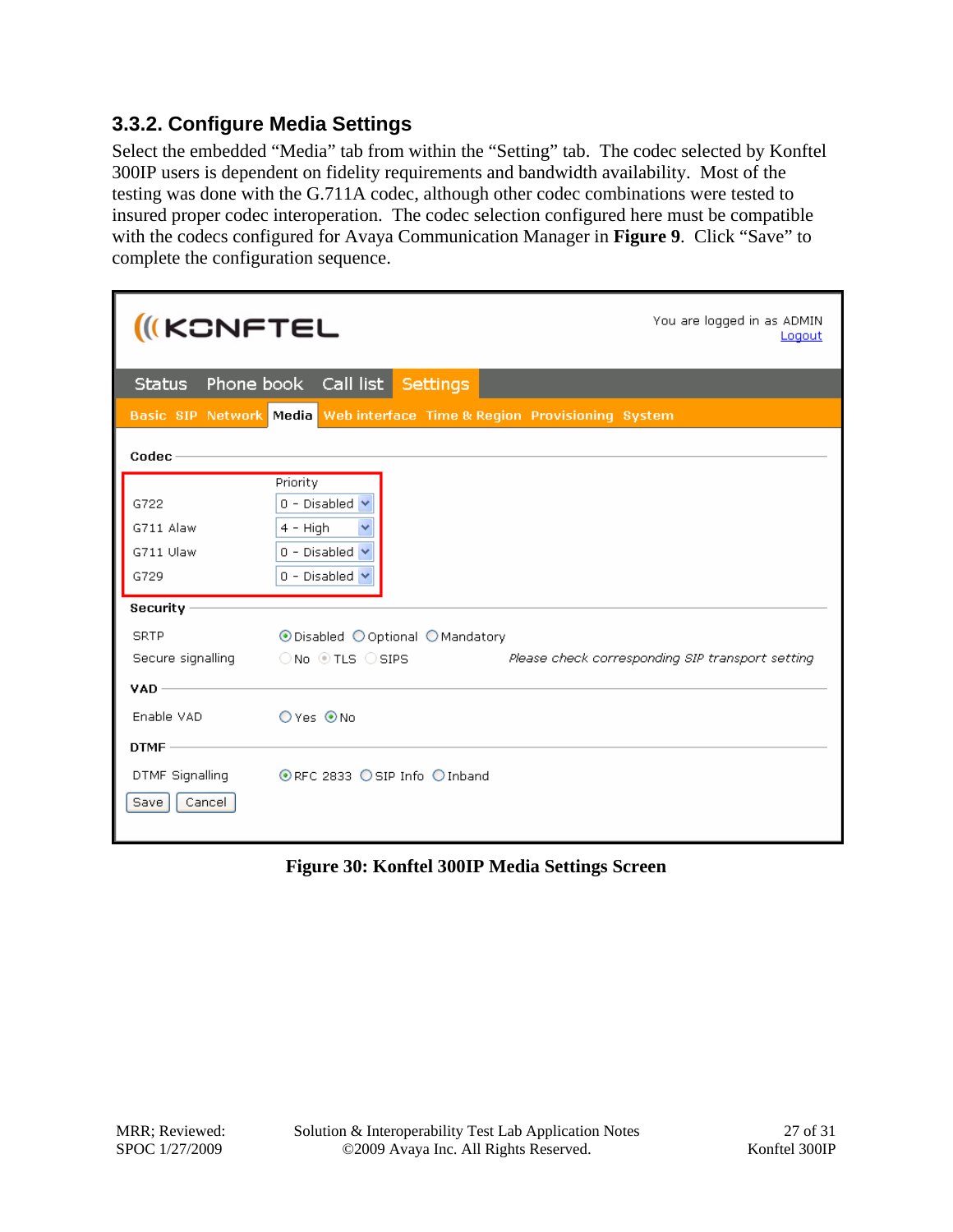# **4. Interoperability Compliance Testing**

The objective of the compliance testing done on the Konftel 300IP product was to verify that it is compatible with Avaya Communication Manager and Avaya SIP Enablement Services. This includes verifying that the essential Konftel 300IP features function properly when used with Avaya Communication Manager, and that Avaya Communication Manager features are not hindered by the interaction with the Konftel 300IP. Furthermore, Konftel 300IP's robustness was verified.

## **4.1. General Test Approach**

The test method employed can be described as follows:

- Avaya Communication Manager was configured to support various local H.323 IP telephones, as well as both the SIP accounts of the Konftel 300IP.
- The Konftel 300IP was configured to use its two SIP accounts to act as separate SIP telephone endpoints.
- Various telephony operations involving the Konftel 300IP and Avaya Communication Manager were performed manually.
- The SIP protocol exchanges were monitored with a protocol trace program to verify the correct protocol exchanges.

## **4.2. Test Results**

The only issue encountered during testing was that if Avaya Communication Manager and the Konftel 300IP are configured with compatible codec sets, with differing priorities, the actual codec selected differs depending on whether Direct IP-IP Audio Connections are enabled. This is a minor problem which can be avoided by changing the codec priority configuration such that Avaya Communication Manager and the Konftel 300IP each use the same codec priority order.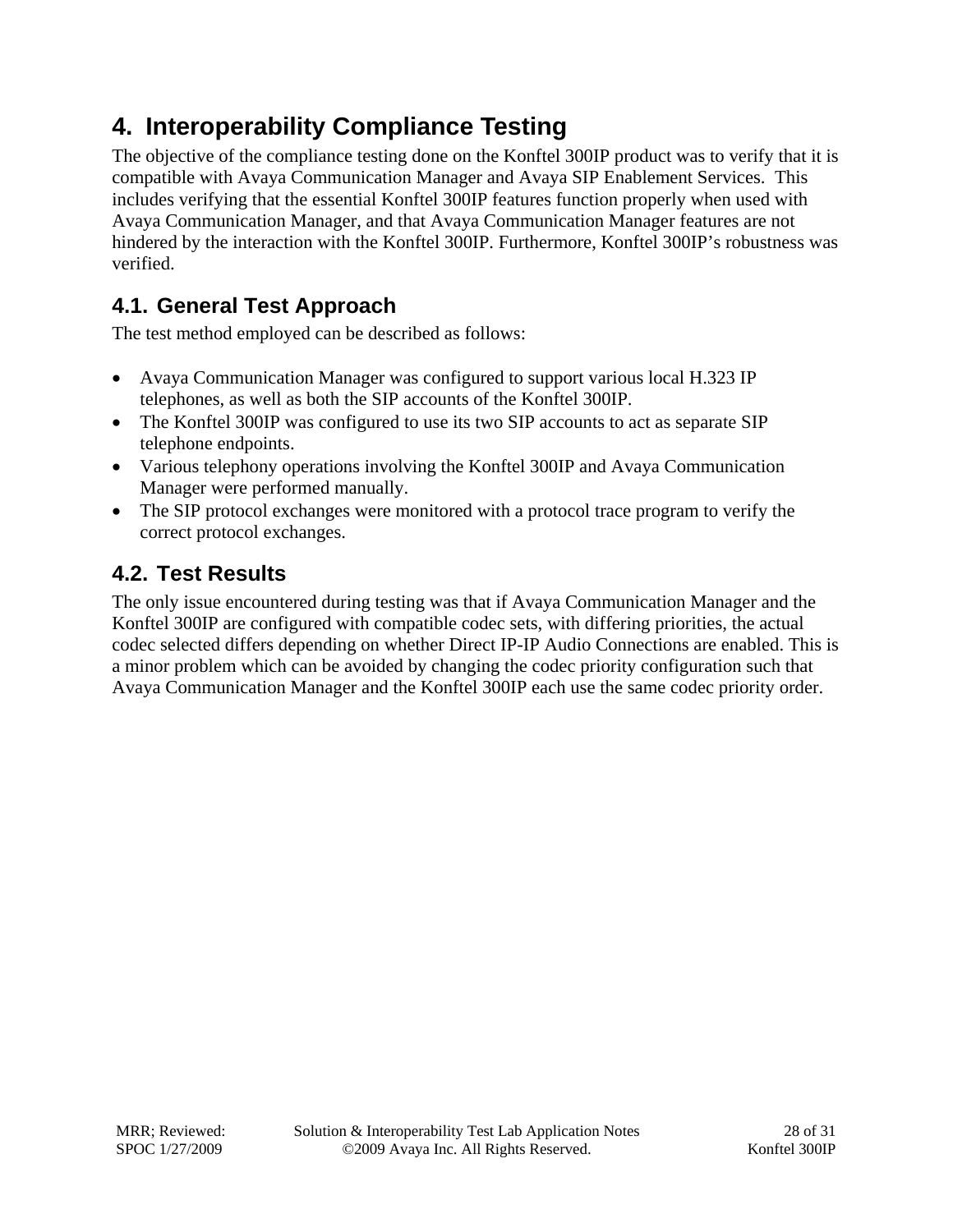## **5. Verification Steps**

- Verify that the Konftel 300IP can register and re-register with the Avaya SIP Enablement Services server.
- Verify that the Konftel 300IP can make and receive calls from both of its SIP account lines.
- Verify that the Konftel 300IP can make multiple simultaneous calls and toggle between those calls.
- Verify that the Konftel 300IP hold/retrieve feature is compatible with Avaya Communication Manager.
- Verify that the Konftel 300IP can create conferences manually.
- Verify that the Konftel 300IP can create multi-party conferences with up to five participants (including itself) using the Konftel 300IP "group conference" feature.
- Verify that the Konftel 300IP codec support is compatible with Avaya Communication Manager.
- Verify that the Konftel 300IP DTMF facility is compatible with Avaya Communication Manager.
- Verify that the Konftel 300IP is compatible with the direct IP-IP media stream capability of Avaya Communication Manager.
- Verify that the Konftel 300IP can operate from both its external power supply or for power that it received via its Power Over Ethernet connection.
- Verify that the Konftel 300IP can recover from interruptions to its Ethernet interface (when operating from its external power supply).

# **6. Support**

Support for Konftel products is available at

- Web-based support: http://www.konftel.com/
- Email: info@konftel.com
- International help desk:  $\overline{+4690706489}$
- North American help:  $+1866-606-4728$

# **7. Conclusion**

The Konftel 300IP can be used with Avaya Communication Manage and Avaya SIP Enablement Services to enable those present in a room to participate in a telephone conversation. The configuration described in these Application Notes has been successfully compliance tested.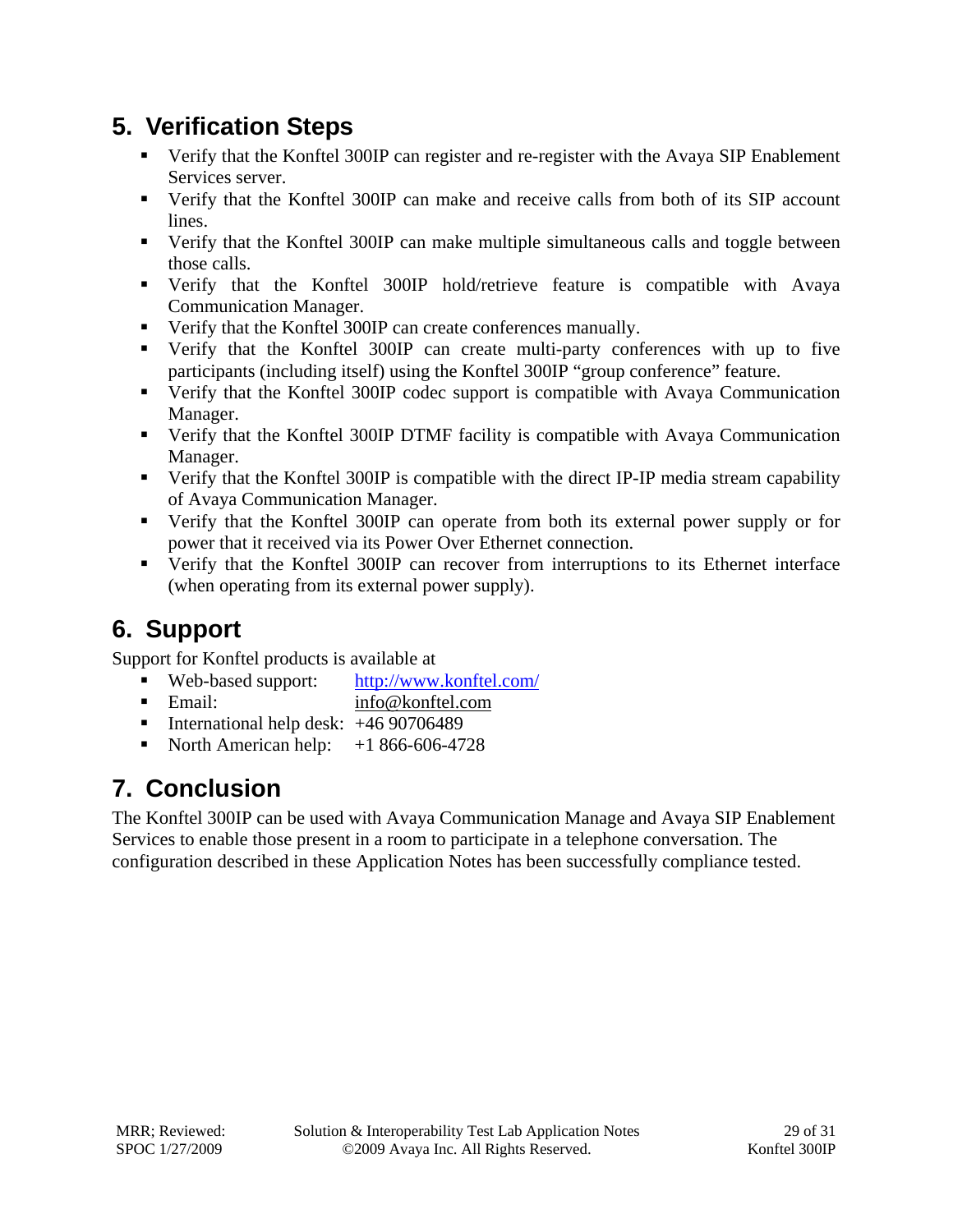## **8. Additional References**

This section references documentation relevant to these Application Notes. The Avaya product documentation is available at http://support.avaya.com.

- [1] *Administrator Guide for Avaya Communication Manager*, January 2008, Issue 4.0, Document Number 03-300509.
- [2] *Feature Description and Implementation for Avaya Communication Manager,* January 2008, Issue 6, Document Number 555-245-205.
- [3] *Installing and Administering SIP Enablement Services,* January 2008, Issue 5.0, Document Number 03-600768.
- [4] *SIP Enablement Services (SES) Implementation Guide*, January 2008, Issue 5, Document Number 16-300140.
- [5] *User Guide Konftel 300IP (English)*, available at www.konftel.se

Several Internet Engineering Task Force (IETF) standards track RFC documents were referenced within these Application Notes. The RFC documents may be obtained at: http://www.rfc-editor.org/rfcsearch.html.

- [6] RFC 3261 *SIP (Session Initiation Protocol)*, June 2002, Proposed Standard
- [7] RFC 2833 *RTP Payload for DTMF Digits, Telephony Tones and Telephony Signals*, May 2000, Proposed Standard